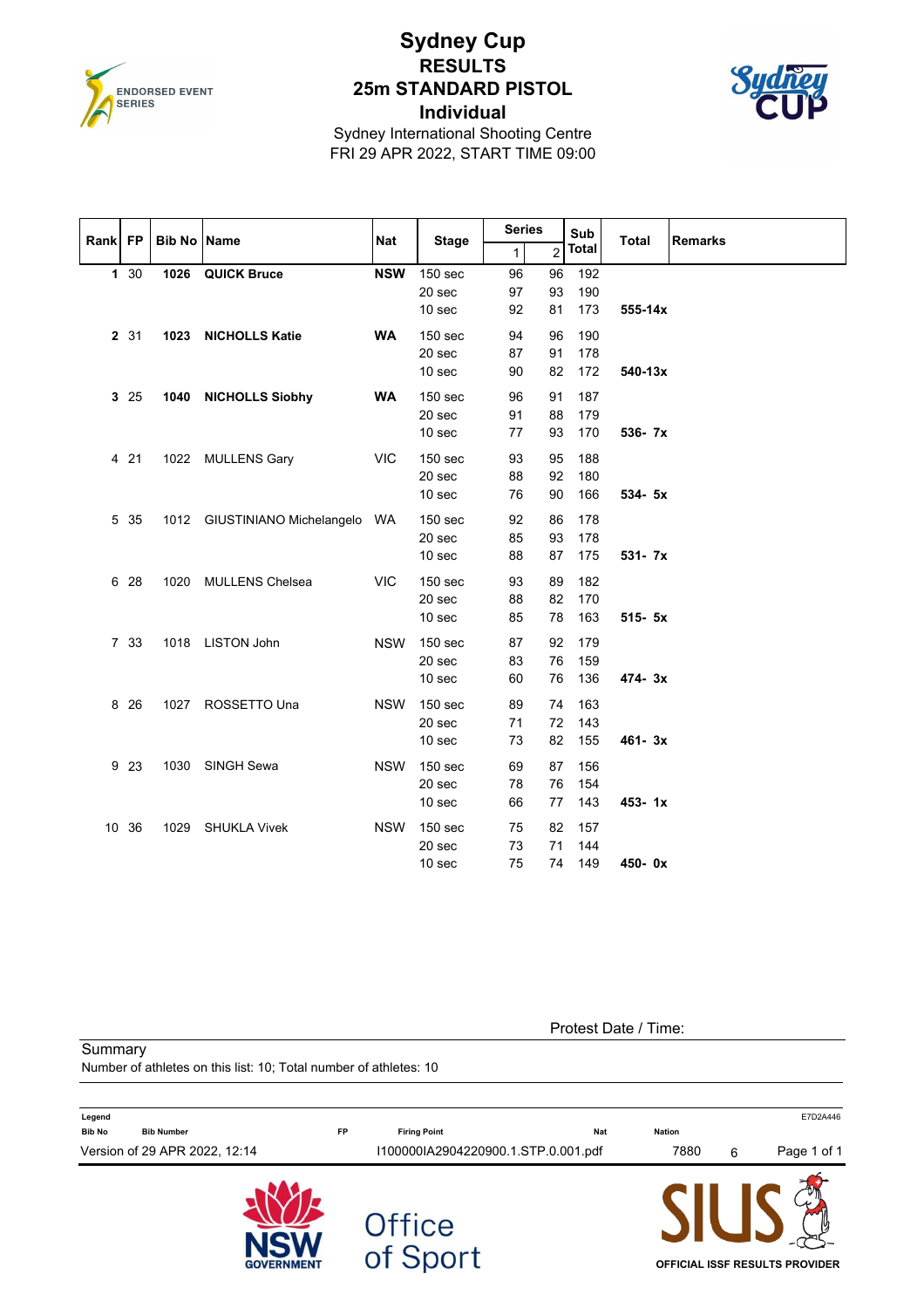

## **Sydney Cup INTERMEDIATE RESULTS 25m CENTER FIRE PISTOL MEN Individual**



Sydney International Shooting Centre FRI 29 APR 2022, START TIME 11:00

| Rank   FP   Bib No   Name |     |      |                    | <b>Nat</b> | <b>Stage</b>       |          | <b>Series</b> |          | Sub        | <b>Total</b> | <b>Remarks</b> |
|---------------------------|-----|------|--------------------|------------|--------------------|----------|---------------|----------|------------|--------------|----------------|
|                           |     |      |                    |            |                    |          | 2             | 3        | Total      |              |                |
|                           | -26 | 1018 | <b>LISTON John</b> | <b>NSW</b> | Precision<br>Rapid | 93<br>88 | 89<br>88      | 94<br>90 | 276<br>266 | $542 - 7x$   |                |
|                           |     | 1030 | <b>SINGH Sewa</b>  | <b>NSW</b> | Precision<br>Rapid |          |               |          |            |              | <b>DNS</b>     |

Protest Date / Time:

**Summary** 

Number of athletes on this list: 2; Total number of athletes: 2

| Legend                      |                               |            |                                     |           |                     | F32C1DDA                              |
|-----------------------------|-------------------------------|------------|-------------------------------------|-----------|---------------------|---------------------------------------|
| <b>Bib No</b><br><b>Nat</b> | <b>Bib Number</b><br>Nation   | <b>DNS</b> | <b>Did Not Start</b>                | <b>FP</b> | <b>Firing Point</b> |                                       |
|                             | Version of 29 APR 2022, 12:15 |            | I10001AII2904221100.1.CFP.0.001.pdf |           | 7880                | Page 1 of 1<br>7                      |
|                             | <b>GOVERNMENT</b>             |            | Office<br>of Sport                  |           |                     | <b>OFFICIAL ISSF RESULTS PROVIDER</b> |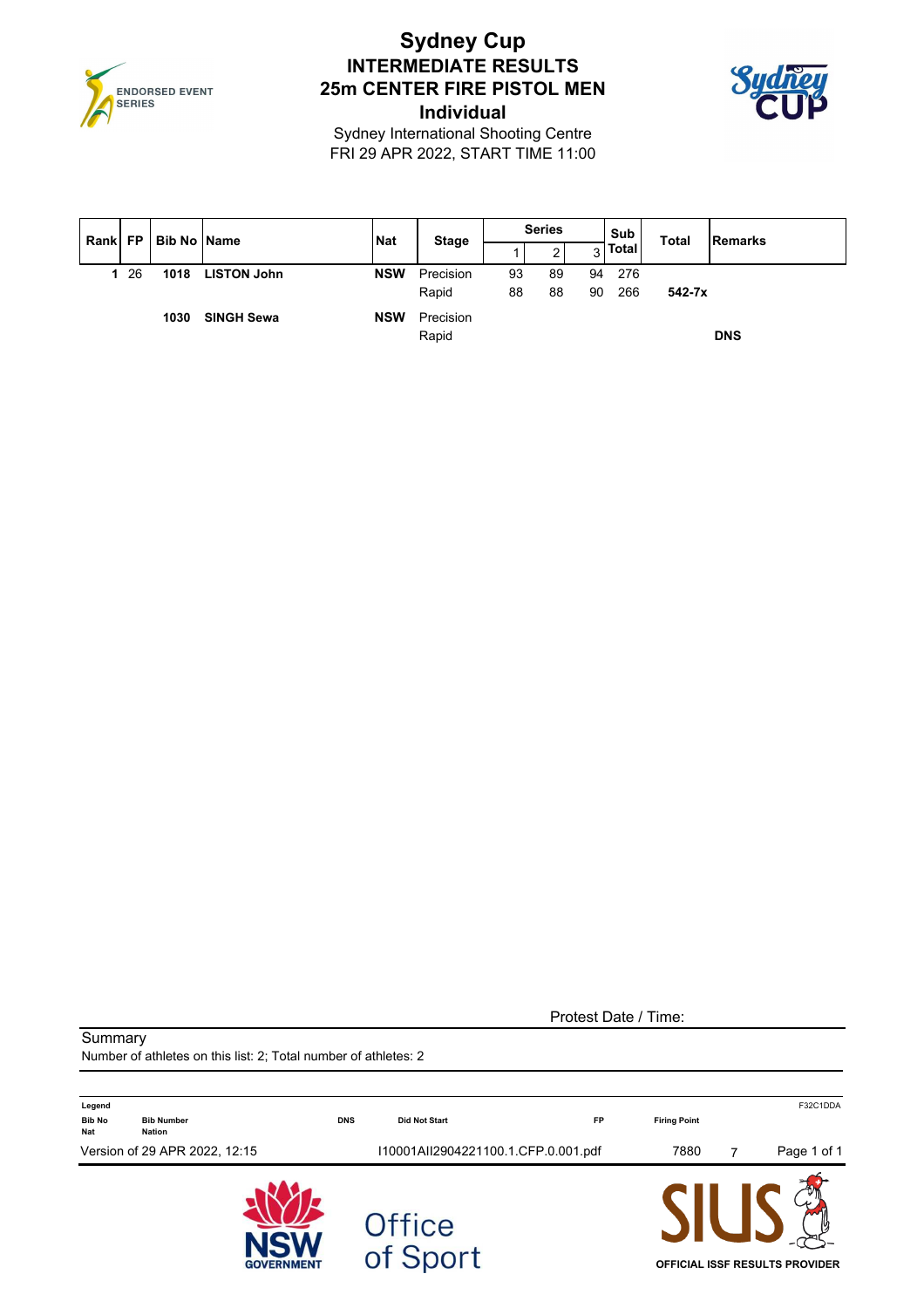

### **Sydney Cup RESULTS 10m AIR PISTOL MIXED TEAM QUALIFICATION STAGE**



Sydney International Shooting Centre FRI 29 APR 2022, START TIME 14:15

|                | Rank Bib No Name |                          |     | <b>Series</b>  |     | <b>Total</b> | <b>Remarks</b> |
|----------------|------------------|--------------------------|-----|----------------|-----|--------------|----------------|
|                |                  |                          | 1   | $\overline{c}$ | 3   |              |                |
| 1              |                  | <b>Kroopin/Quick</b>     | 185 | 181            | 187 | 553-5x GMM   |                |
|                | 1017             | <b>KROOPIN Sascha</b>    | 94  | 93             | 94  | $281 - 4x$   |                |
|                | 1026             | <b>QUICK Bruce</b>       | 91  | 88             | 93  | $272 - 1x$   |                |
| $\overline{2}$ |                  | Rudder/Dastani           | 179 | 175            | 182 | 536-8x GMM   |                |
|                | 1004             | <b>DASTANI Alamdar</b>   | 92  | 88             | 94  | 274-6x       |                |
|                | 1028             | <b>RUDDER Ellie</b>      | 87  | 87             | 88  | 262-2x       |                |
| $\mathbf{3}$   |                  | <b>Mullens/Mullens</b>   | 175 | 173            | 170 | 518-5x BMM   |                |
|                | 1022             | <b>MULLENS Gary</b>      | 91  | 89             | 92  | $272 - 2x$   |                |
|                | 1020             | <b>MULLENS Chelsea</b>   | 84  | 84             | 78  | $246 - 3x$   |                |
| $\overline{4}$ |                  | Woodroffe/Shukla         | 165 | 162            | 169 | 496-6x BMM   |                |
|                | 1036             | <b>WOODROFFE Talia</b>   | 89  | 84             | 89  | $262 - 5x$   |                |
|                | 1029             | <b>SHUKLA Vivek</b>      | 76  | 78             | 80  | $234 - 1x$   |                |
|                |                  | Heinrich/Zorigtbaatar    |     |                |     |              | <b>DNS</b>     |
|                | 1014             | <b>HEINRICH Alison</b>   | 92  | 85             | 88  | 265-6x       |                |
|                | 1039             | ZORIGTBAATAR Biziya      |     |                |     |              | <b>DNS</b>     |
|                |                  | <b>Donohue/Donohue</b>   |     |                |     |              | <b>DNS</b>     |
|                | 1007             | <b>DONOHUE Christian</b> |     |                |     |              | <b>DNS</b>     |
|                | 1006             | <b>DONOHUE Dannielle</b> |     |                |     |              | <b>DNS</b>     |

Protest Date / Time:

**Summary** 

Number of athletes on this list: 12; Total number of athletes: 12; Total number of teams: 6

| Legend                           |                                  |            |                                       |                 |             |    | A37DB717                              |
|----------------------------------|----------------------------------|------------|---------------------------------------|-----------------|-------------|----|---------------------------------------|
| <b>Bib No</b><br>SF <sub>2</sub> | <b>Bib Number</b><br>Semifinal 2 | <b>DNS</b> | <b>Did Not Start</b>                  | SF <sub>1</sub> | Semifinal 1 |    |                                       |
|                                  | Version of 29 APR 2022, 14:45    |            | Q200010TA2904221415.1.APMIX.0.001.pdf |                 | 7880        | 12 | Page 1 of 1                           |
|                                  | <b>GOVERNMENT</b>                |            | <b>Office</b><br>of Sport             |                 |             |    | <b>OFFICIAL ISSF RESULTS PROVIDER</b> |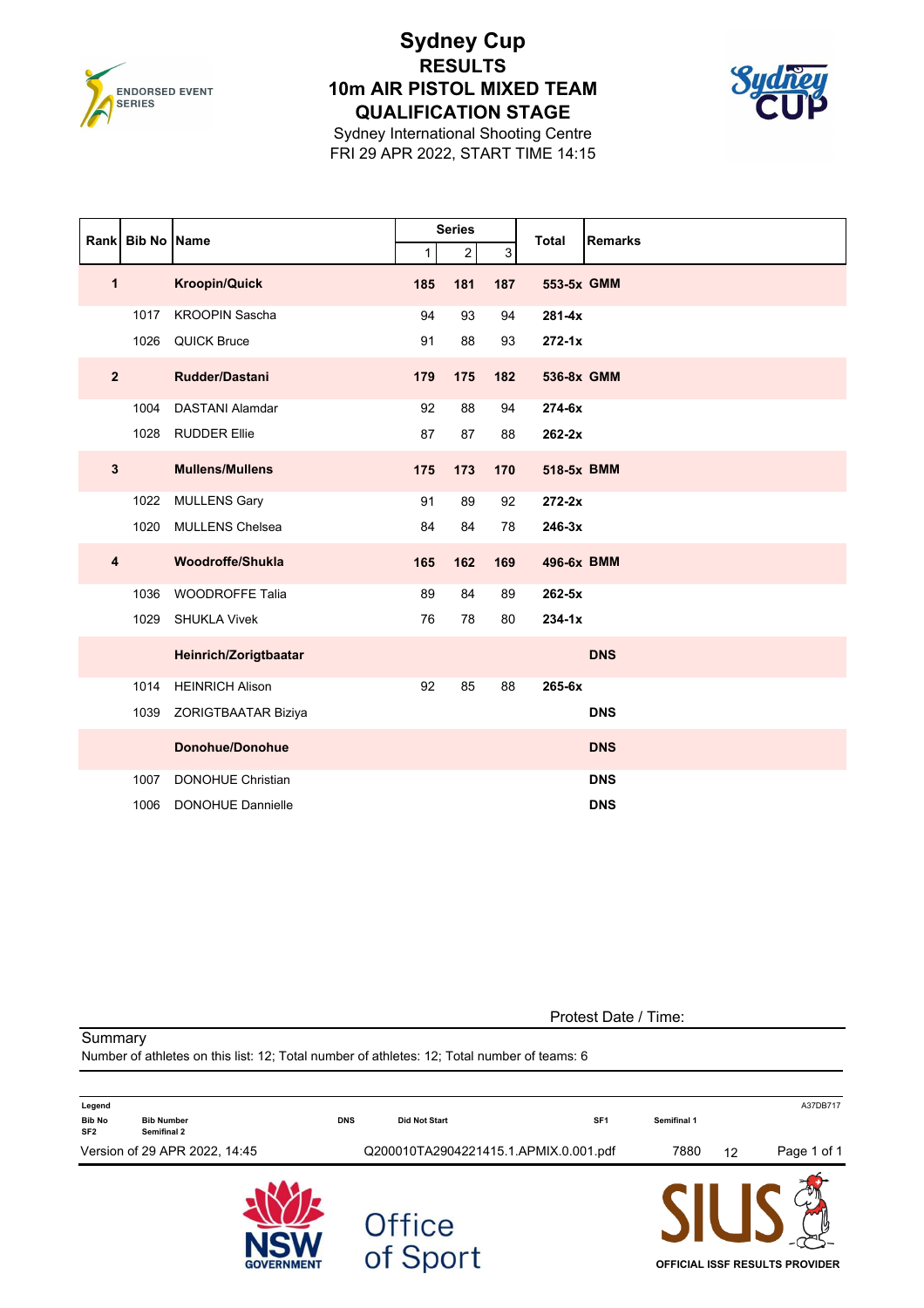

# **Mixed Teams 10m Air Pistol Final Sydney Cup - Pistol BRONZE MEDAL MATCH**



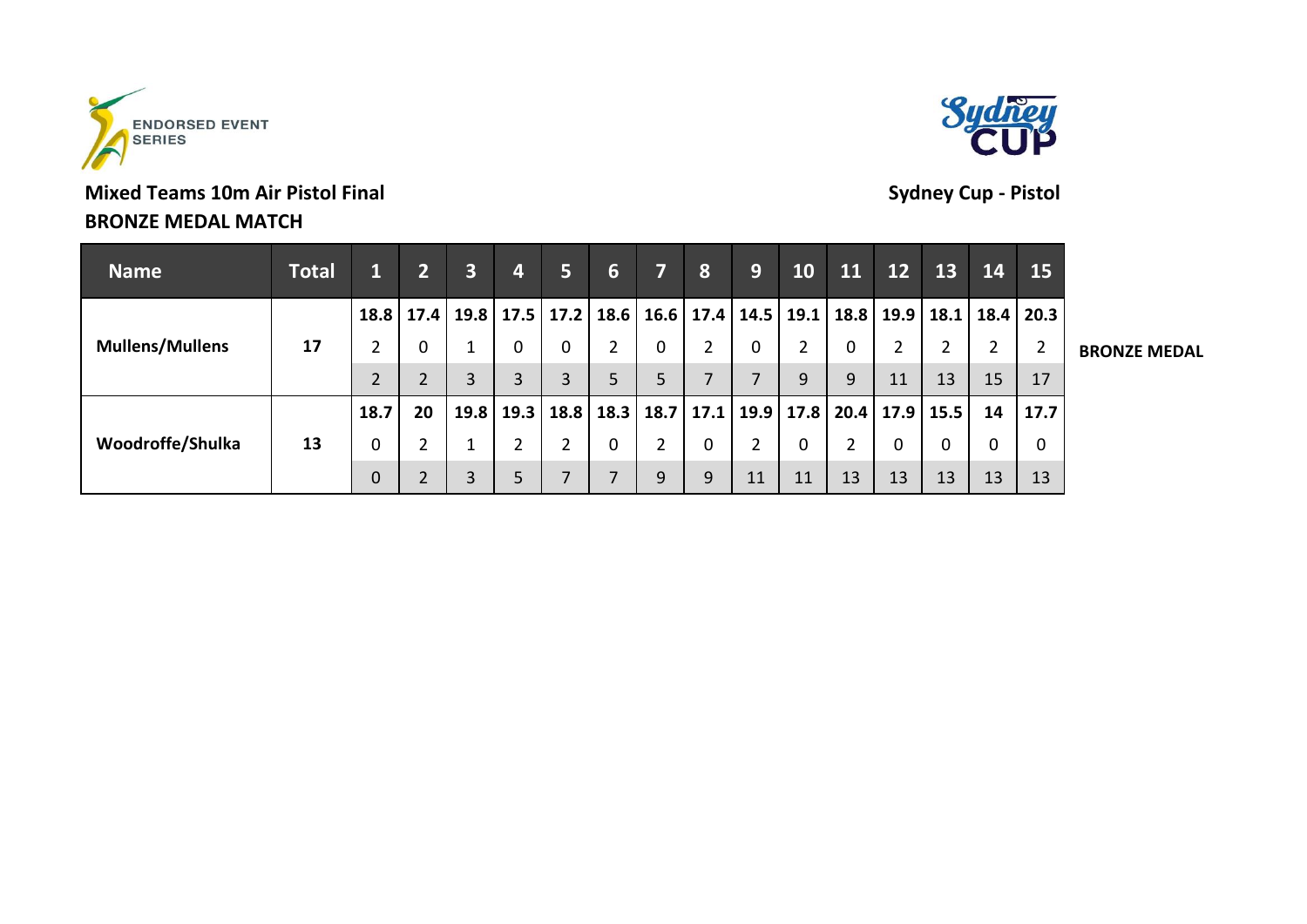



# **Mixed Teams 10m Air Pistol Final Sydney Cup - Pistol GOLD MEDAL MATCH**

| <b>Name</b>          | <b>Total</b> |      | $2^{\circ}$ | $\overline{\mathbf{3}}$ | $\overline{4}$ | 5              | 6 | 7. | 8                                | 9  | 10             | 11 | $\overline{1}2$                                | 13 | 14 | 15 <sub>2</sub> |                     |
|----------------------|--------------|------|-------------|-------------------------|----------------|----------------|---|----|----------------------------------|----|----------------|----|------------------------------------------------|----|----|-----------------|---------------------|
|                      |              | 20   | 19.7        | 19.7                    | 21             | 18.1           |   |    |                                  |    |                |    | 18.3   20.4   20.2   19.6   19.6   19.8   18.3 |    |    |                 |                     |
| <b>Kroopin/Quick</b> | 17           |      |             | Τ.                      |                | 0              | 0 |    | ำ                                |    | ำ<br>∠         |    |                                                |    |    |                 | <b>GOLD MEDAL</b>   |
|                      |              | 2    | า           | 3                       | 5              | 5              | 5 | 7  | 9                                | 11 | 13             | 15 | 17                                             |    |    |                 |                     |
|                      |              | 16.4 | 20          |                         | $19.7$ 19.7    | 19             |   |    | 19.5   17.2   18.3   19.1   19.3 |    |                |    | $19.4$ 18.2                                    |    |    |                 |                     |
| Rudder/Dastani       | 7            | 0    |             |                         | 0              | $\overline{2}$ | າ |    | 0                                |    | 0              | 0  | 0                                              |    |    |                 | <b>SILVER MEDAL</b> |
|                      |              | 0    | C.          | 3                       | 3              | 5              |   | ⇁  | $\overline{7}$                   |    | $\overline{7}$ |    | ⇁                                              |    |    |                 |                     |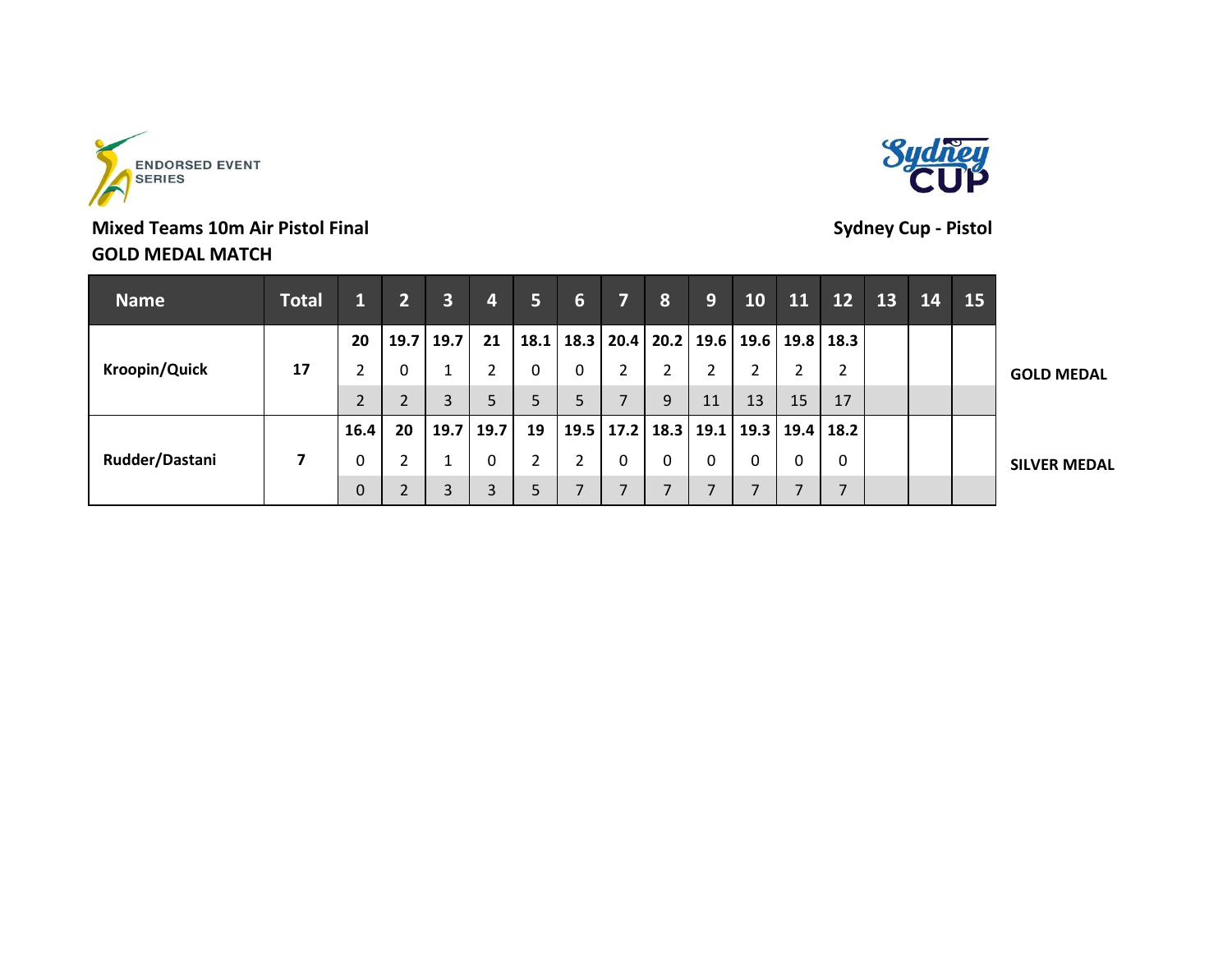

### **Sydney Cup RESULTS 25m RAPID FIRE PISTOL QUALIFICATION**



Sydney International Shooting Centre SAT 30 APR 2022, START TIME 08:30

| Rank FP        |       | <b>Bib No Name</b> |                          | <b>Nat</b> |              |    | <b>Seconds</b> |                | Sub   | Total       | <b>Remarks</b>  |
|----------------|-------|--------------------|--------------------------|------------|--------------|----|----------------|----------------|-------|-------------|-----------------|
|                |       |                    |                          |            | <b>Stage</b> | 8  | 6              | $\overline{4}$ | Total |             |                 |
|                | $1$ F | 1041               | <b>EVGLEVSKI Sergei</b>  | <b>VIC</b> | Stage 1      | 99 | 97             | 98             | 294   |             |                 |
|                |       |                    |                          |            | Stage 2      | 98 | 99             | 95             | 292   | 586-24x     | SF <sub>1</sub> |
| $\overline{2}$ | C     | 1022               | <b>MULLENS Gary</b>      | <b>VIC</b> | Stage 1      | 92 | 97             | 89             | 278   |             |                 |
|                |       |                    |                          |            | Stage 2      | 88 | 94             | 73             | 255   | 533-10x     | SF <sub>2</sub> |
| 3              | D     | 1026               | <b>QUICK Bruce</b>       | <b>NSW</b> | Stage 1      | 95 | 95             | 76             | 266   |             |                 |
|                |       |                    |                          |            | Stage 2      | 95 | 92             | 77             | 264   | $530 - 13x$ | SF <sub>1</sub> |
| 4              | C     | 1018               | <b>LISTON John</b>       | <b>NSW</b> | Stage 1      | 83 | 77             | 79             | 239   |             |                 |
|                |       |                    |                          |            | Stage 2      | 95 | 80             | 81             | 256   | 495-4x      | SF <sub>2</sub> |
| 5              | E     | 1020               | <b>MULLENS Chelsea</b>   | <b>VIC</b> | Stage 1      | 89 | 94             | 65             | 248   |             |                 |
|                |       |                    |                          |            | Stage 2      | 88 | 86             | 73             | 247   | 495-3x      | SF <sub>1</sub> |
| 6              | D     | 1007               | <b>DONOHUE Christian</b> | <b>NSW</b> | Stage 1      | 88 | 80             | 71             | 239   |             |                 |
|                |       |                    |                          |            | Stage 2      | 68 | 81             | 47             | 196   | $435 - 3x$  | SF <sub>2</sub> |
|                |       | 1004               | <b>DASTANI Alamdar</b>   | <b>NSW</b> | Stage 1      |    |                |                |       |             |                 |
|                |       |                    |                          |            | Stage 2      |    |                |                |       |             | <b>DSQ</b>      |
|                |       | 1030               | SINGH Sewa               | <b>NSW</b> | Stage 1      |    |                |                |       |             |                 |
|                |       |                    |                          |            | Stage 2      |    |                |                |       |             | <b>DNS</b>      |

**Summary** 

Protest Date / Time:

Number of athletes on this list: 8; Total number of athletes: 8 **Legend** 725C4D4A **Bib No Bib Number DNS Did Not Start DSQ Disqualified SF2 Semifinal 2 FP Firing Point Nat Nation SF1 Semifinal 1** Version of 30 APR 2022, 10:46 Q100000IA3004220830.1.RFPM.0.001.pdf 7880 15 Page 1 of 1 Office<br>of Sport **OFFICIAL ISSF RESULTS PROVIDER**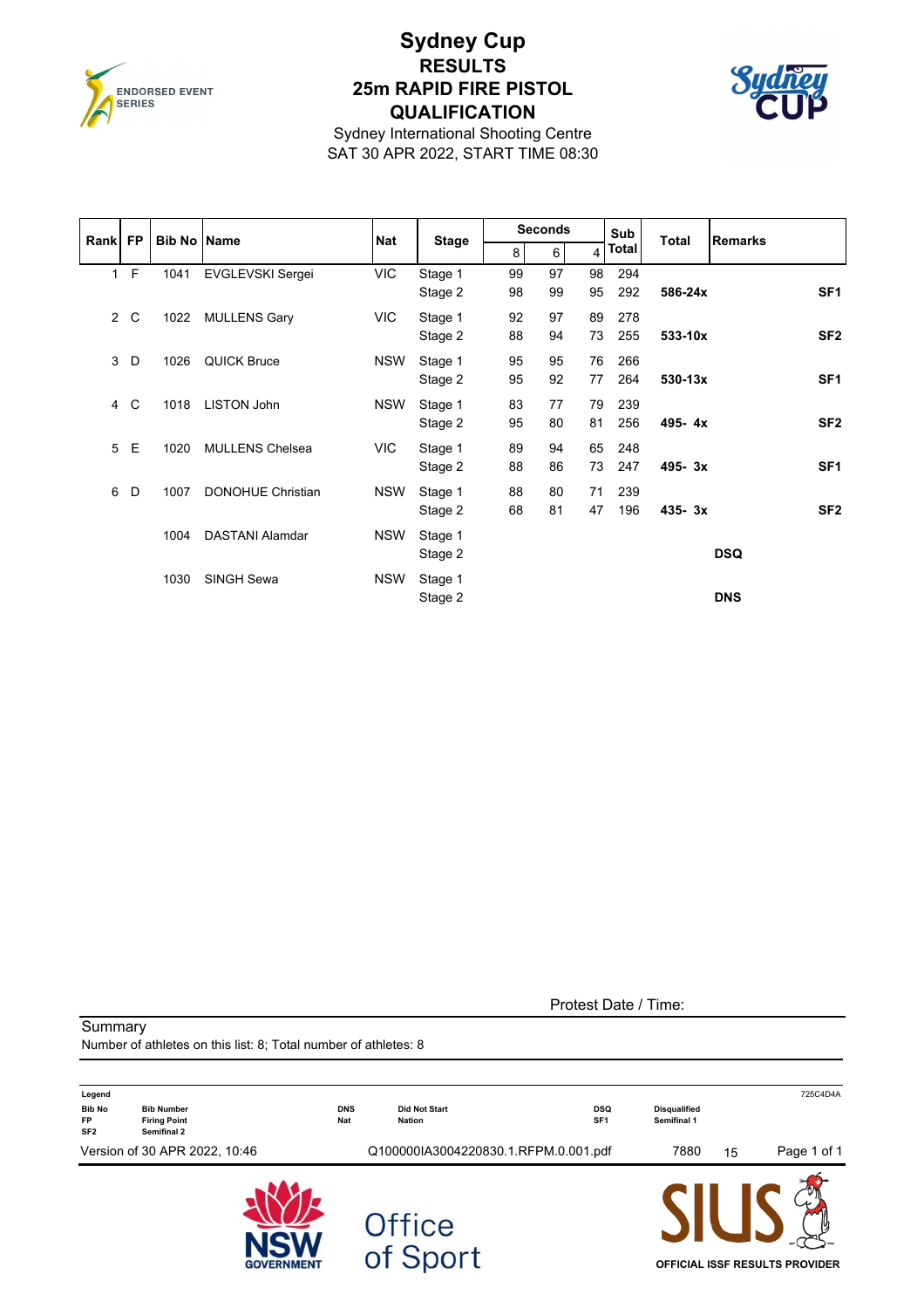

# **Sydney Cup RESULTS 25m RAPID FIRE PISTOL FINALS STAGE - Part 1 Relay 2**



Sydney International Shooting Centre SAT 30 APR 2022

| Rank | <b>Bib Number</b> | <b>IName</b>        | <b>Nation</b> | <b>TotallRemarks</b> |
|------|-------------------|---------------------|---------------|----------------------|
|      | 1022              | <b>MULLENS Gary</b> | VIC.          |                      |
| 2    | 1018              | LISTON John         | <b>NSW</b>    | 3                    |
| 3    | 1007              | DONOHUE Christian   | <b>NSW</b>    |                      |

**Legend** CRC Version of 1 MAY 2022, 14:34 <br>
H100000IA3004220000.1.RFPM.0.001.pdf 15 Page 1 of 1





**OFFICIAL ISSF RESULTS PROVIDER**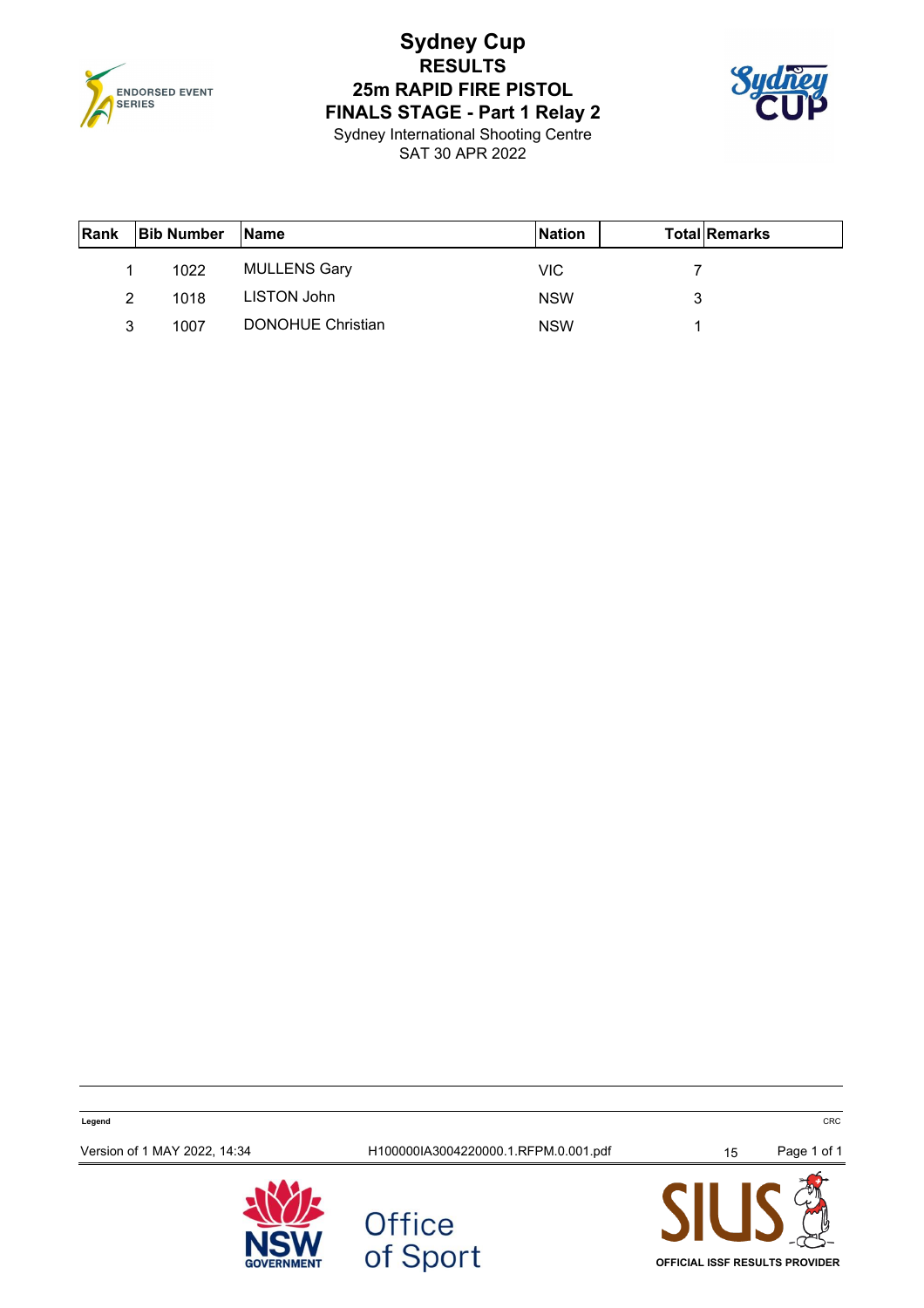

# **Sydney Cup RESULTS 25m RAPID FIRE PISTOL MEDAL MATCH**



Sydney International Shooting Centre SAT 30 APR 2022

| Rank | <b>Bib Number</b> | <b>Name</b>         | <b>Nation</b> | <b>Total Remarks</b> |               |
|------|-------------------|---------------------|---------------|----------------------|---------------|
|      | 1041              | EVGLEVSKI Sergei    | <b>VIC</b>    | 28                   | Gold          |
| 2    | 1022              | <b>MULLENS Gary</b> | <b>VIC</b>    | 22                   | <b>Silver</b> |
| 3    | 1026              | <b>QUICK Bruce</b>  | <b>NSW</b>    | 10                   | <b>Bronze</b> |
| 4    | 1018              | LISTON John         | <b>NSW</b>    | 4                    |               |

**Legend** CRC Version of 30 APR 2022, 12:55 F100000IA3004220000.1.RFPM.0.001.pdf 15 Page 1 of 1





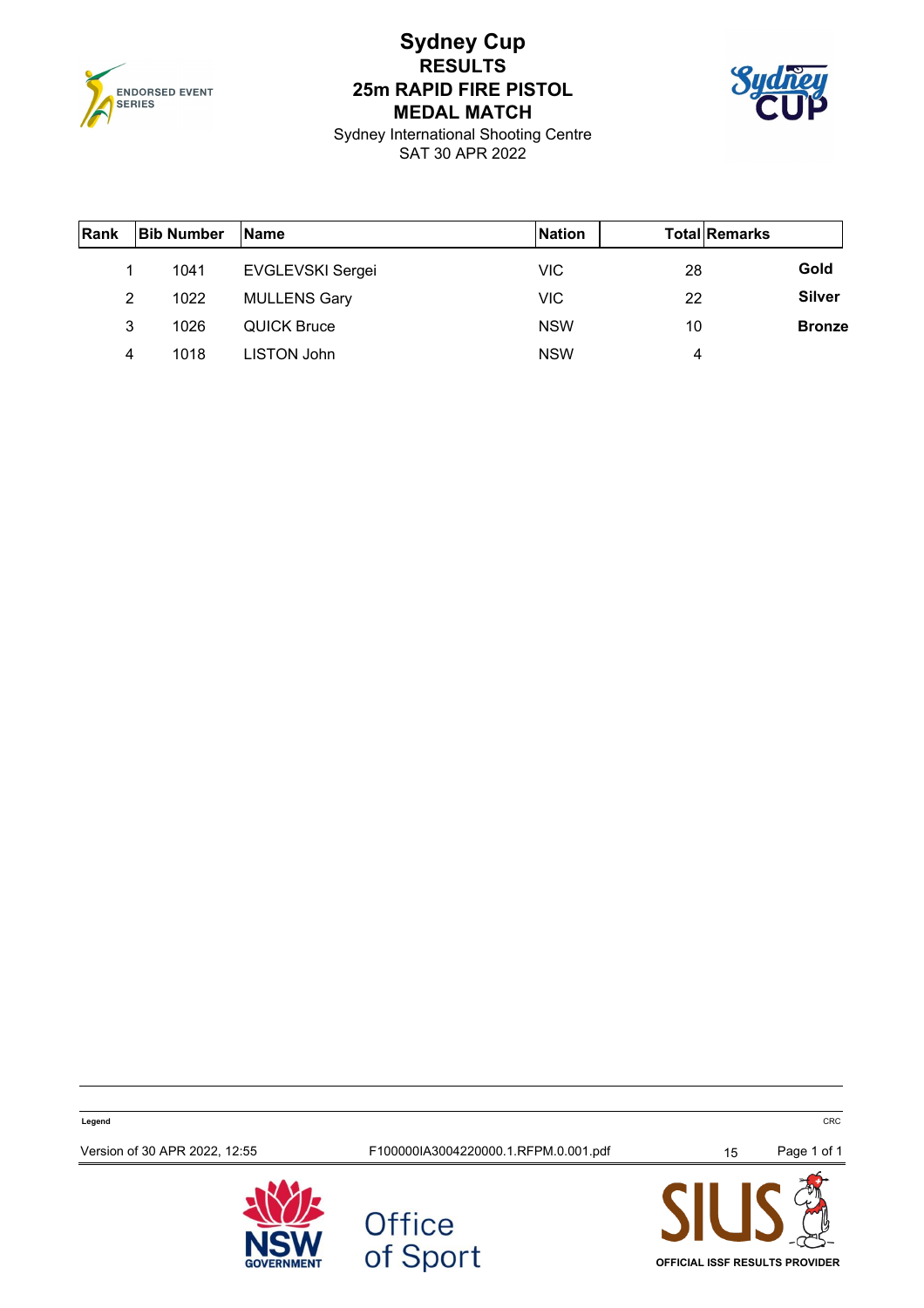

Summary

## **Sydney Cup RESULTS 10m AIR PISTOL WOMEN QUALIFICATION STAGE**



Sydney International Shooting Centre SAT 30 APR 2022, START TIME 12:30

|                 |              |               |                           |            | <b>Series</b> |                |          |                         |    |    |              |                 |
|-----------------|--------------|---------------|---------------------------|------------|---------------|----------------|----------|-------------------------|----|----|--------------|-----------------|
| Rank FP         |              | <b>Bib No</b> | <b>Name</b>               | <b>Nat</b> | $\mathbf{1}$  | $\overline{2}$ | $3\vert$ | $\overline{\mathbf{4}}$ | 5  | 6  | <b>Total</b> | <b>Remarks</b>  |
|                 | $1 \quad 37$ | 1011          | <b>GALIABOVITCH Elena</b> | <b>VIC</b> | 89            | 95             | 97       | 98                      | 94 | 92 | 565-15x      | SF <sub>1</sub> |
|                 | 2 2 9        | 1017          | <b>KROOPIN Sascha</b>     | <b>NSW</b> | 94            | 96             | 93       | 91                      | 93 | 95 | 562-9x       | SF <sub>2</sub> |
|                 | 3 3 3        | 1009          | <b>FORDER Annemarie</b>   | QLD        | 92            | 91             | 94       | 92                      | 95 | 95 | 559-12x      | SF <sub>1</sub> |
|                 | 4 41         | 1023          | NICHOLLS Katie            | WA         | 96            | 91             | 90       | 89                      | 96 | 92 | $554 - 11x$  | SF <sub>2</sub> |
| 5               | 38           | 1006          | <b>DONOHUE Dannielle</b>  | <b>NSW</b> | 93            | 90             | 95       | 93                      | 89 | 91 | 551-9x       | SF <sub>1</sub> |
|                 | 6 21         | 1040          | <b>NICHOLLS Siobhy</b>    | <b>WA</b>  | 86            | 93             | 89       | 92                      | 90 | 90 | 540-9x       | SF <sub>2</sub> |
|                 | 7 31         | 1036          | WOODROFFE Talia           | <b>VIC</b> | 91            | 89             | 87       | 88                      | 90 | 89 | $534 - 4x$   | SF <sub>1</sub> |
| 8               | 34           | 1028          | <b>RUDDER Ellie</b>       | <b>NSW</b> | 86            | 89             | 88       | 92                      | 88 | 90 | 533- 7x      | SF <sub>2</sub> |
| 9               | 39           | 1020          | <b>MULLENS Chelsea</b>    | <b>VIC</b> | 87            | 91             | 90       | 88                      | 85 | 90 | $531 - 5x$   |                 |
| 10 <sup>°</sup> | 43           | 1014          | <b>HEINRICH Alison</b>    | SA         | 91            | 87             | 92       | 85                      | 88 | 87 | 530-9x       |                 |
| 11              | 22           | 1013          | <b>GUY Sue</b>            | <b>NSW</b> | 89            | 87             | 93       | 86                      | 87 | 88 | 530- 5x      |                 |
|                 | 12 42        | 1031          | <b>THADAPRASIT Mat</b>    | <b>NSW</b> | 88            | 78             | 87       | 93                      | 87 | 89 | 522- 6x      |                 |
|                 | 13 30        | 1043          | KINDER Jo                 | <b>NSW</b> | 92            | 87             | 89       | 79                      | 81 | 86 | $514 - 3x$   |                 |
|                 | 14 28        | 1005          | <b>DOBINSON Jodie</b>     | <b>NSW</b> | 82            | 86             | 86       | 87                      | 87 | 86 | $514 - 2x$   |                 |
|                 | 15 40        | 1034          | <b>WILSON Kathy</b>       | <b>NSW</b> | 82            | 89             | 86       | 83                      | 86 | 87 | $513 - 6x$   |                 |
|                 | 16 25        | 1032          | <b>VERSTEGEN Agnes</b>    | <b>NSW</b> | 82            | 86             | 86       | 87                      | 83 | 83 | 507- 5x      |                 |
|                 | 17 24        | 1019          | <b>LISTON Maree</b>       | <b>NSW</b> | 87            | 80             | 82       | 87                      | 83 | 86 | $505 - 3x$   |                 |
|                 | 18 27        | 1002          | <b>CRONBERGER Karen</b>   | <b>NSW</b> | 83            | 81             | 82       | 88                      | 78 | 84 | 496-3x       |                 |
| 19              | 32           | 1027          | ROSSETTO Una              | <b>NSW</b> | 86            | 79             | 79       | 69                      | 90 | 86 | 489-2x       |                 |
| 20              | 36           | 1037          | YOUNG Jennifer            | <b>NSW</b> | 79            | 79             | 86       | 78                      | 77 | 88 | 487-7x       |                 |
| 21              | 44           | 1025          | <b>PUNALES Viviana</b>    | <b>NSW</b> | 82            | 77             | 80       | 67                      | 83 | 74 | 463-2x       |                 |
|                 | 22 35        | 1021          | <b>MULLENS Joy</b>        | <b>VIC</b> | 66            | 75             | 75       | 78                      | 82 | 81 | 457-0x       |                 |
|                 |              | 1016          | <b>KATZIKIS Sophia</b>    | <b>NSW</b> |               |                |          |                         |    |    |              | <b>DNS</b>      |
|                 |              | 1035          | <b>WILSON Julie</b>       | <b>NSW</b> |               |                |          |                         |    |    |              | <b>DNS</b>      |

Protest Date / Time:

**OFFICIAL ISSF RESULTS PROVIDER**

Number of athletes on this list: 24; Total number of athletes: 24 **Legend** 1631E3C5 **Bib No Bib Number DNS Did Not Start FP Firing Point Nat Nation SF1 Semifinal 1 SF2 Semifinal 2** Version of 30 APR 2022, 16:05 Q000000IA3004221230.1.APW.0.001.pdf 7880 13 Page 1 of 1 Office<br>of Sport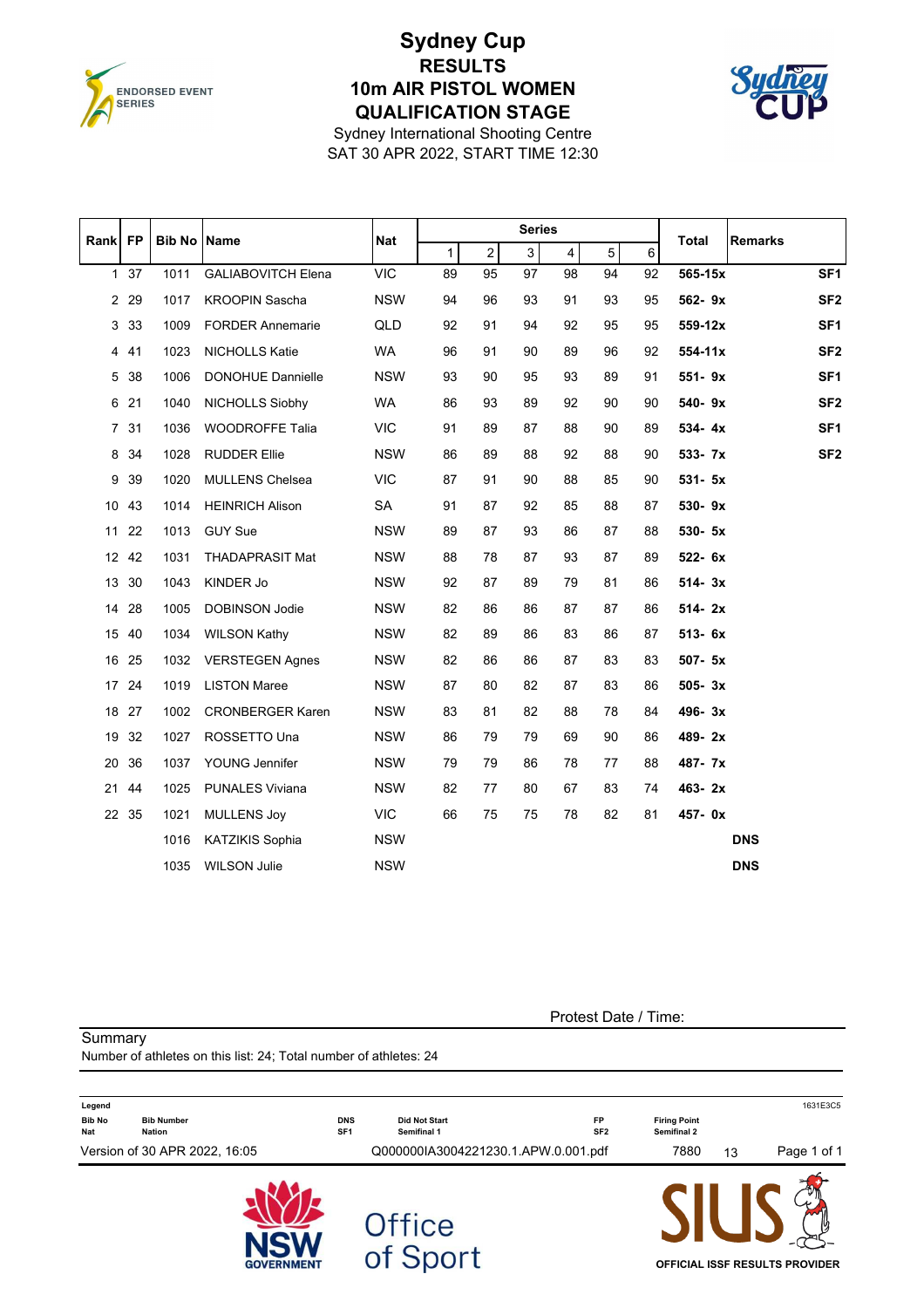

## **Sydney Cup RESULTS 10m AIR PISTOL WOMEN ELIMATION FINAL**



Sydney International Shooting Centre SAT 30 APR 2022, START TIME 14:45

| Rankl | <b>FP</b> |      | <b>Bib No IName</b>       | <b>Nat</b> |      |      | <b>Series</b> |      |      | <b>Total</b> | <b>Remarks</b> |
|-------|-----------|------|---------------------------|------------|------|------|---------------|------|------|--------------|----------------|
|       |           |      |                           |            |      | 2    | 3             | 4    | 5    |              |                |
|       | 1 B       | 1009 | <b>FORDER Annemarie</b>   | QLD        | 47.8 | 49.2 | 46.6          | 49.4 | 49.2 | 242.2        | <b>GMM</b>     |
|       | 2 F       | 1023 | <b>NICHOLLS Katie</b>     | <b>WA</b>  | 47   | 48.5 | 48.1          | 48.4 | 47.9 | 239.9        | <b>GMM</b>     |
|       | 3 C       | 1006 | <b>DONOHUE Dannielle</b>  | <b>NSW</b> | 49.2 | 48.6 | 47            | 46.8 | 47.8 | 239.4        |                |
|       | 4 F       | 1011 | <b>GALIABOVITCH Elena</b> | <b>VIC</b> | 47.3 | 50.7 | 47.4          | 47.7 | 46.1 | 239.2        |                |
|       | 5H        | 1017 | <b>KROOPIN Sascha</b>     | <b>NSW</b> | 47.3 | 48.9 | 50.7          | 43.2 |      | 190.1        |                |
| 6     | A         | 1028 | <b>RUDDER Ellie</b>       | <b>NSW</b> | 45.6 | 48.3 | 44.6          | 47.3 |      | 185.8        |                |
|       | 7 D       | 1036 | <b>WOODROFFE Talia</b>    | <b>VIC</b> | 44.9 | 50.3 | 47.5          |      |      | 142.7        |                |
| 8     | Е         | 1040 | <b>NICHOLLS Siobhy</b>    | <b>WA</b>  | 47.4 | 48   | 42.4          |      |      | 137.8        |                |

Protest Date / Time:

**Summary** 

Number of athletes on this list: 8; Total number of athletes:

| Legend               |                               |                               |                                     |                              |                                    |    | 1631E3C5                              |
|----------------------|-------------------------------|-------------------------------|-------------------------------------|------------------------------|------------------------------------|----|---------------------------------------|
| <b>Bib No</b><br>Nat | <b>Bib Number</b><br>Nation   | <b>DNS</b><br>SF <sub>1</sub> | <b>Did Not Start</b><br>Semifinal 1 | <b>FP</b><br>SF <sub>2</sub> | <b>Firing Point</b><br>Semifinal 2 |    |                                       |
|                      | Version of 30 APR 2022, 16:05 |                               | Q000000IA3004221230.1.APW.0.001.pdf |                              | 7880                               | 13 | Page 1 of 1                           |
|                      | <b>GOVERNMENT</b>             |                               | <b>Office</b><br>of Sport           |                              |                                    |    | <b>OFFICIAL ISSF RESULTS PROVIDER</b> |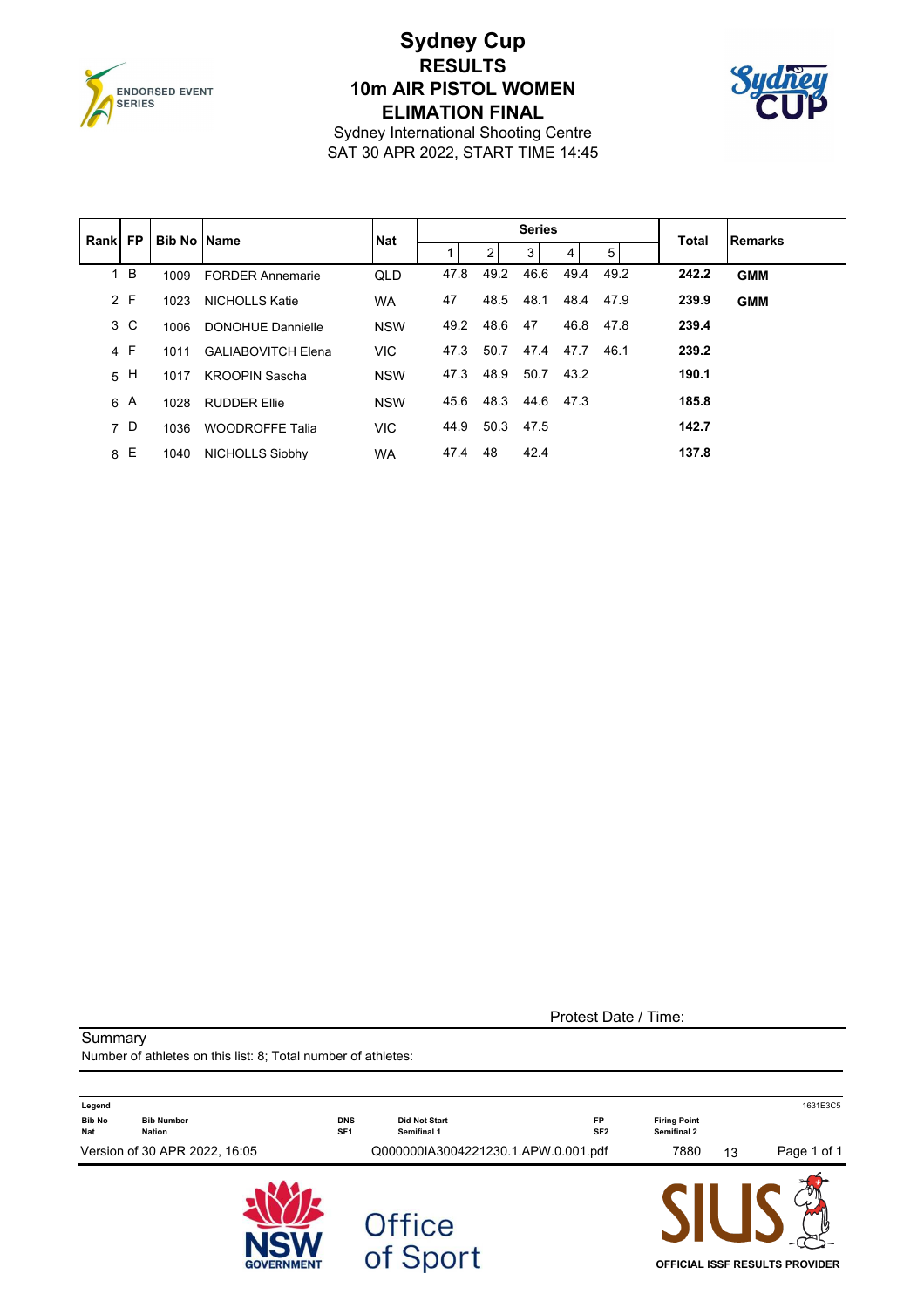

# **Womens 10m Air Pistol Final Sydney Cup - Pistol GOLD MEDAL MATCH**



| <b>Name</b>             | <b>Total</b> | T.   | $\overline{2}$ | $\overline{\mathbf{3}}$ | 4   | 5              | $6 \overline{6}$ | 71  | 8              | 9   | 10             | <b>11</b> | <b>12</b> | 13   | 14             | 15 |                     |
|-------------------------|--------------|------|----------------|-------------------------|-----|----------------|------------------|-----|----------------|-----|----------------|-----------|-----------|------|----------------|----|---------------------|
|                         |              | 9.2  | 9.7            | 9.9                     | 8.8 | 10.3           | 10               | 8.3 | 9.6            | 9.4 | 9.1            | 8.7       | 9.1       | 10.2 | 9.5            |    |                     |
| <b>Katie Nicholls</b>   | 16           |      |                | 2                       |     | $\overline{2}$ |                  | 0   | $\overline{2}$ | 0   | 0              |           | 0         | 2    | $\overline{2}$ |    | <b>GOLD MEDAL</b>   |
|                         |              |      | า              | 4                       | 6   | 8              | 8                | 8   | 10             | 10  | 10             | 12        | 12        | 14   | 16             |    |                     |
|                         |              | 10.4 | 9.1            | 8.8                     | 8.6 |                | $10.2$   10.2    | 9.3 | 8.8            | 9.7 | 10.1           | 8.2       | 9.5       | 9.9  | 9.3            |    |                     |
| <b>Annemarie Forder</b> | 12           |      | 0              | 0                       | 0   | $\mathbf 0$    |                  | ำ   | 0              | 2   | $\overline{2}$ |           | ∍         | 0    | 0              |    | <b>SILVER MEDAL</b> |
|                         |              |      | ⌒              | $\overline{2}$          | ำ   | $\overline{2}$ | 4                | 6   | 6              | 8   | 10             | 10        | 12        | 12   | 12             |    |                     |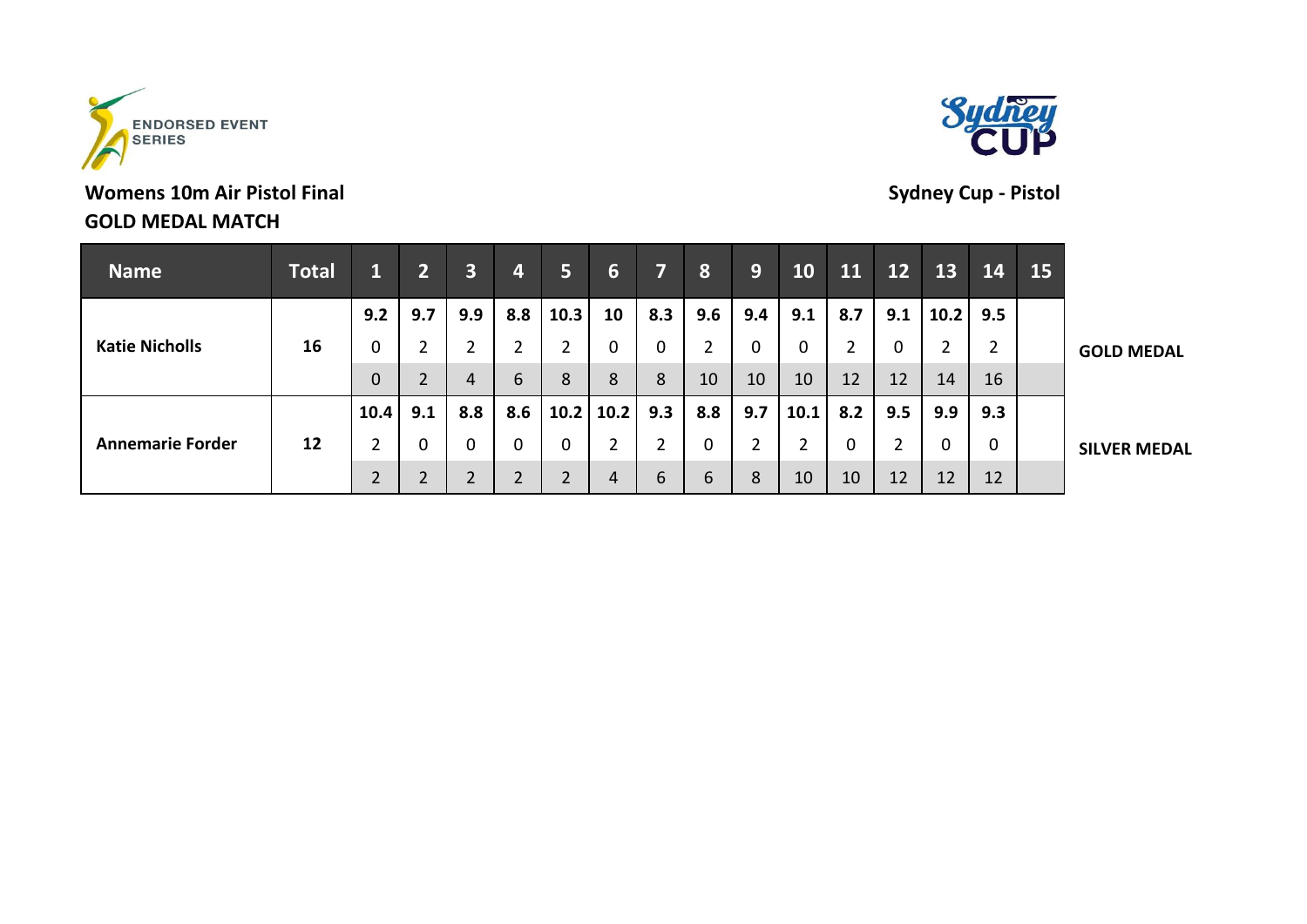

## **Sydney Cup RESULTS 50m PISTOL MEN Individual**



Sydney International Shooting Centre SAT 30 APR 2022, START TIME 14:30

| Rankl | <b>FP</b> | <b>Bib No Name</b> |                        | <b>Nat</b> |    |    | <b>Series</b> |                |    |    | <b>Total</b> | <b>Remarks</b> |
|-------|-----------|--------------------|------------------------|------------|----|----|---------------|----------------|----|----|--------------|----------------|
|       |           |                    |                        |            |    | 2  | 3             | $\overline{4}$ | 5  | 6  |              |                |
| 1     | -28       | 1026               | <b>QUICK Bruce</b>     | <b>NSW</b> | 91 | 90 | 90            | 89             | 83 | 93 | 536-6x       |                |
|       | 2 31      | 1015               | <b>HILL David</b>      | <b>NSW</b> | 83 | 89 | 87            | 91             | 87 | 85 | $522-6x$     |                |
| 3     | 30        | 1004               | <b>DASTANI Alamdar</b> | <b>NSW</b> | 81 | 86 | 85            | 84             | 77 | 85 | $498 - 0x$   |                |
| 4     | 26        | 1018               | <b>LISTON John</b>     | <b>NSW</b> | 76 | 75 | 73            | 80             | 77 | 76 | 457-0x       |                |
| 5     | 33        | 1039               | ZORIGTBAATAR Biziya    | <b>NSW</b> | 68 | 77 | 76            | 76             | 71 | 78 | $446 - 1x$   |                |
| 6     | 32        | 1032               | <b>VERSTEGEN Agnes</b> | <b>NSW</b> | 70 | 75 | 82            | 67             | 76 | 75 | $445 - 2x$   |                |
|       | 7 29      | 1024               | <b>PUNALES Carlos</b>  | <b>NSW</b> | 47 | 62 | 64            | 57             | 56 | 62 | $348-0x$     |                |
|       |           | 1038               | <b>ZHANG Edward</b>    | <b>NSW</b> |    |    |               |                |    |    |              | <b>DNS</b>     |

Protest Date / Time:

Number of athletes on this list: 8; Total number of athletes: 8

**Summary** 

| Legend               |                               |                   |                                    |                                    |                     |   | B87B58E9                              |
|----------------------|-------------------------------|-------------------|------------------------------------|------------------------------------|---------------------|---|---------------------------------------|
| <b>Bib No</b><br>Nat | <b>Bib Number</b><br>Nation   |                   | <b>DNS</b><br><b>Did Not Start</b> | <b>FP</b>                          | <b>Firing Point</b> |   |                                       |
|                      | Version of 30 APR 2022, 15:50 |                   |                                    | I100000IA3004221430.1.FP.0.001.pdf | 7880                | 5 | Page 1 of 1                           |
|                      |                               | <b>GOVERNMENT</b> | Office<br>of Sport                 |                                    |                     |   | <b>OFFICIAL ISSF RESULTS PROVIDER</b> |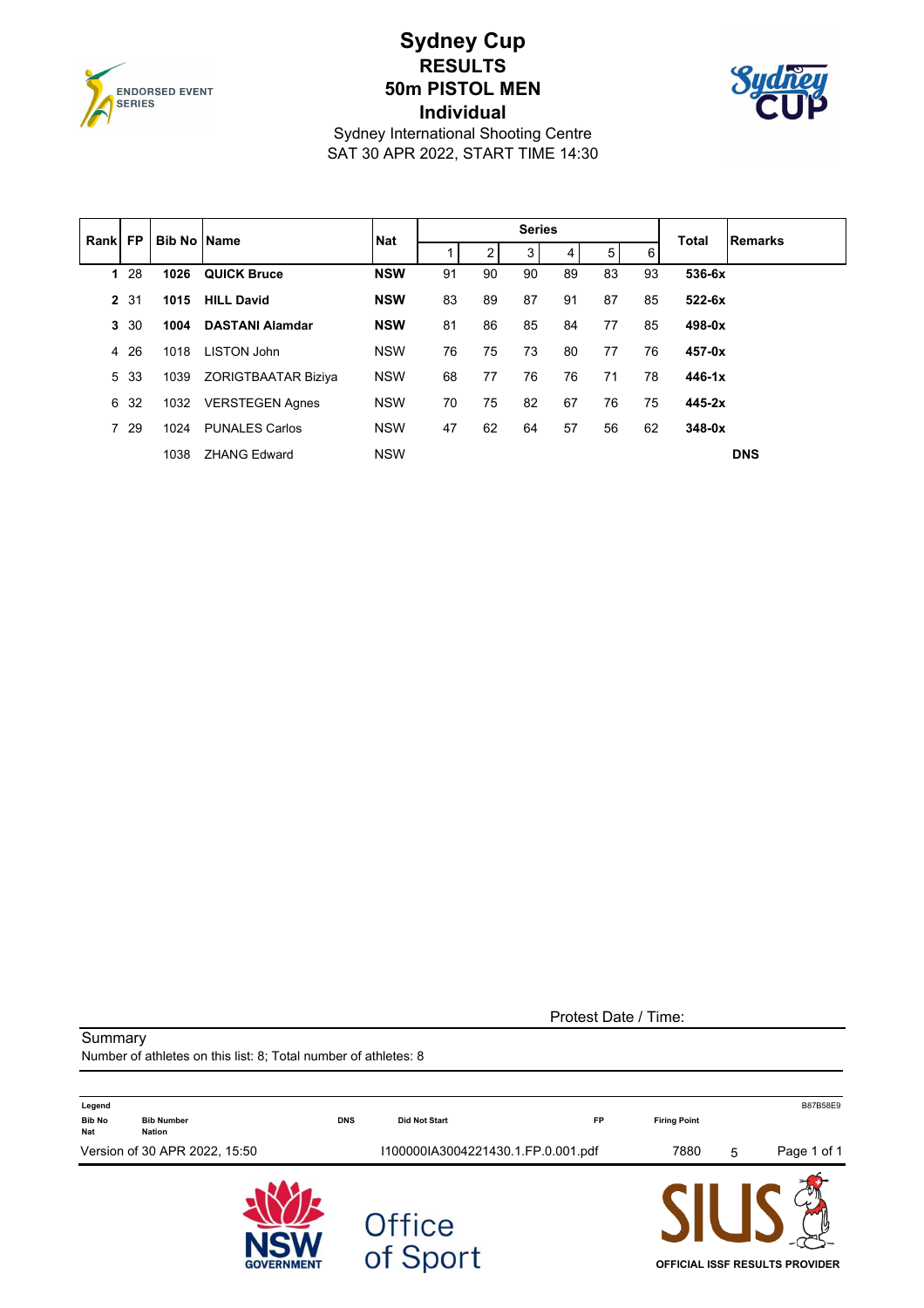

## **Sydney Cup RESULTS 10m AIR PISTOL MEN QUALIFICATION STAGE**



Sydney International Shooting Centre SUN 1 MAY 2022, START TIME 08:30

| Rank            | <b>FP</b> | <b>Bib No Name</b> |                            | <b>Nat</b> |              |                | <b>Series</b>  |                |    |    | <b>Total</b> | <b>Remarks</b>  |
|-----------------|-----------|--------------------|----------------------------|------------|--------------|----------------|----------------|----------------|----|----|--------------|-----------------|
|                 |           |                    |                            |            | $\mathbf{1}$ | 2 <sup>1</sup> | 3 <sup>1</sup> | $\overline{4}$ | 5  | 6  |              |                 |
| $\mathbf{1}$    | 26        | 1026               | <b>QUICK Bruce</b>         | <b>NSW</b> | 93           | 92             | 92             | 95             | 92 | 96 | 560-10x      | SF <sub>1</sub> |
|                 | 2 2 3     | 1041               | <b>EVGLEVSKI Sergei</b>    | <b>VIC</b> | 94           | 95             | 95             | 93             | 90 | 93 | 560-9x       | SF <sub>2</sub> |
| 3               | 25        | 1015               | <b>HILL David</b>          | <b>NSW</b> | 94           | 89             | 92             | 92             | 94 | 92 | 553- 6x      | SF <sub>1</sub> |
| 4               | 36        | 1022               | <b>MULLENS Gary</b>        | <b>VIC</b> | 95           | 94             | 90             | 93             | 88 | 86 | 546-10x      | SF <sub>2</sub> |
| 5               | 28        | 1004               | <b>DASTANI Alamdar</b>     | <b>NSW</b> | 92           | 91             | 91             | 89             | 90 | 86 | 539-9x       | SF <sub>1</sub> |
| 6               | 35        | 1003               | <b>CRONBERGER Brad</b>     | <b>NSW</b> | 86           | 91             | 88             | 87             | 88 | 87 | 527- 6x      | SF <sub>2</sub> |
|                 | 7 29      | 1039               | <b>ZORIGTBAATAR Biziya</b> | <b>NSW</b> | 93           | 88             | 89             | 86             | 86 | 85 | 527- 6x      | SF <sub>1</sub> |
| 8               | 33        | 1001               | <b>CRONBERGER Zac</b>      | <b>NSW</b> | 88           | 86             | 88             | 82             | 81 | 79 | 504-7x       | SF <sub>2</sub> |
| 9               | 34        | 1007               | <b>DONOHUE Christian</b>   | <b>NSW</b> | 83           | 85             | 79             | 81             | 88 | 87 | $503 - 3x$   |                 |
| 10 <sup>°</sup> | 37        | 1018               | LISTON John                | <b>NSW</b> | 76           | 83             | 83             | 88             | 82 | 80 | 492-3x       |                 |
| 11              | 27        | 1029               | <b>SHUKLA Vivek</b>        | <b>NSW</b> | 79           | 82             | 78             | 83             | 83 | 81 | 486-6x       |                 |
| 12 <sup>2</sup> | 31        | 1024               | <b>PUNALES Carlos</b>      | <b>NSW</b> | 82           | 75             | 84             | 76             | 84 | 82 | 483-1x       |                 |
| 13              | 30        | 1033               | <b>WATTERS Gerald</b>      | <b>NSW</b> | 75           | 76             | 75             | 83             | 75 | 75 | 459-1x       |                 |
| 14              | 32        | 1010               | <b>GAIKWAD Vishal</b>      | <b>NSW</b> | 83           | 70             | 76             | 79             | 72 | 77 | $457 - 1x$   |                 |
|                 |           | 1038               | <b>ZHANG Edward</b>        | <b>NSW</b> |              |                |                |                |    |    |              | <b>DNS</b>      |

Protest Date / Time:

Summary Number of athletes on this list: 15; Total number of athletes: 15 **Legend** 2369DBA5 **Bib No Bib Number DNS Did Not Start FP Firing Point Nat Nation SF1 Semifinal 1 SF2 Semifinal 2** Version of 1 MAY 2022, 11:28 Q100000IA0105220830.1.APM.0.001.pdf 7880 11 Page 1 of 1 Office<br>of Sport **OFFICIAL ISSF RESULTS PROVIDER**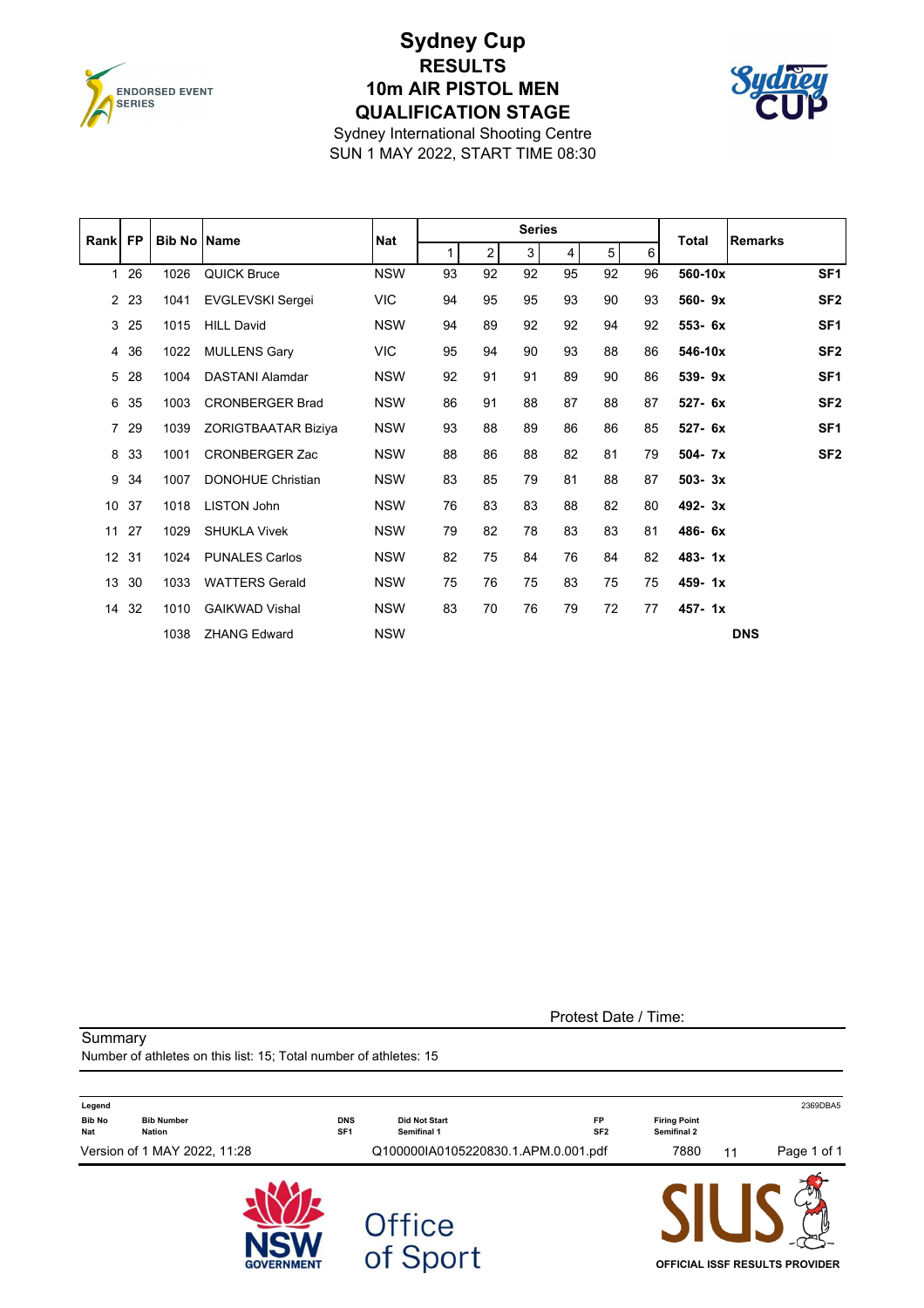

## **Sydney Cup INTERMEDIATE FINAL RESULTS 10m AIR PISTOL MEN**



Sydney International Shooting Centre FRI 29 APR 2022

|   | Rank Bib No Name |                          |                      |                     | Nat                               |                     |                      |             | <b>Stage</b>    |              |              |                    | Total | <b>Remarks</b> |
|---|------------------|--------------------------|----------------------|---------------------|-----------------------------------|---------------------|----------------------|-------------|-----------------|--------------|--------------|--------------------|-------|----------------|
|   | 1 1041           | <b>EVGLEVSKI Sergei</b>  |                      |                     | <b>VIC</b>                        |                     |                      |             |                 |              |              |                    |       |                |
|   |                  | Final shots:             | 9.7<br>10.8<br>10.3  | 10.4                | 10.0 10.6<br>9.9<br>10.0 10.4     | 9.4<br>8.8<br>10.8  | 10.1<br>10.1<br>10.3 | 9.6<br>9.9  | 9.7<br>10.5     | 10.2<br>8.9  | 10.6<br>10.0 | 10.3<br>9.3        | 250.6 | <b>GMM</b>     |
|   |                  | 2 1026 QUICK Bruce       |                      |                     | <b>NSW</b>                        |                     |                      |             |                 |              |              |                    |       |                |
|   |                  | Final shots:             | 10.1<br>10.0<br>10.6 |                     | 10.4 10.4<br>9.0 10.3<br>9.4 10.2 | 10.1<br>10.5<br>8.3 | 9.7<br>9.6<br>10.2   | 9.9<br>8.8  | 10.6<br>9.6     | 9.0<br>10.0  | 9.8<br>10.1  | 9.4<br>9.5         | 245.5 | <b>GMM</b>     |
| 3 |                  | 1022 MULLENS Gary        |                      | <b>VIC</b>          |                                   |                     |                      |             |                 |              |              |                    |       |                |
|   |                  | Final shots:             | 8.5<br>10.3<br>10.5  | 9.6<br>10.2<br>9.6  | 9.2<br>9.4<br>9.9                 | 9.1<br>8.6<br>9.9   | 10.0<br>9.5<br>10.4  | 10.6        | 9.4<br>7.5 10.1 | 9.1<br>9.3   | 9.5          | $9.7$ 10.2<br>10.1 | 240.2 |                |
| 4 |                  | 1004 DASTANI Alamdar     |                      |                     | <b>NSW</b>                        |                     |                      |             |                 |              |              |                    |       |                |
|   |                  | Final shots:             | 8.9<br>10.0<br>8.7   | 10.4<br>9.3<br>10.0 | 10.4<br>6.6<br>9.4                | 9.2<br>10.0<br>10.1 | 8.4<br>9.1<br>9.0    | 9.9<br>8.6  | 8.8<br>10.4     | 9.1<br>10.2  | 8.8<br>9.9   | 9.0<br>9.2         | 233.4 |                |
|   |                  | 5 1015 HILL David        |                      |                     | <b>NSW</b>                        |                     |                      |             |                 |              |              |                    |       |                |
|   |                  | Final shots:             | 9.1<br>10.1          | 7.3                 | 8.6 10.7<br>9.8                   | 9.4<br>8.6          | 8.4<br>10.0          | 9.7<br>9.2  | 9.0<br>10.5     | 8.8<br>9.1   | 8.6<br>9.1   | 8.7<br>10.1        | 184.8 |                |
| 6 |                  | 1039 ZORIGTBAATAR Biziya |                      |                     | <b>NSW</b>                        |                     |                      |             |                 |              |              |                    |       |                |
|   |                  | Final shots:             | 9.4<br>10.3          | 9.2<br>8.4          | 9.1<br>9.1                        | 7.9<br>7.2          | 8.7<br>9.1           | 10.4<br>7.7 | 9.8<br>8.8      | 10.3<br>10.5 | 10.4<br>8.6  | 9.1<br>9.9         | 183.9 |                |
|   |                  | 7 1003 CRONBERGER Brad   |                      |                     | <b>NSW</b>                        |                     |                      |             |                 |              |              |                    |       |                |
|   |                  | Final shots:             | 9.5<br>7.5           | 5.6<br>9.8          | 8.7<br>9.1                        | 10.1<br>10.0        | 10.7<br>8.5          | 6.1         | 8.8             |              | 8.9 10.0     | 9.1                | 132.4 |                |
| 8 |                  | 1001 CRONBERGER Zac      |                      |                     | <b>NSW</b>                        |                     |                      |             |                 |              |              |                    |       |                |
|   |                  | Final shots:             | 7.7<br>9.6           | 9.5<br>8.6          | 5.0<br>9.8                        | 10.7<br>7.7         | 9.4<br>8.2           | 7.3         | 9.3             | 8.5          | 7.9          | 7.1                | 126.3 |                |

Protest Date / Time:

**Summary** Number of athletes on this list: 8; Total number of athletes: 8

| Legend<br><b>Bib No</b><br><b>Bib Number</b> | <b>Nat</b><br>Nation                      |      | 6289934C                       |
|----------------------------------------------|-------------------------------------------|------|--------------------------------|
| Version of 1 MAY 2022, 11:27                 | F10000All2904220000.1.AP60 2021.0.001.pdf | 7880 | Page 1 of 1<br>16              |
| <b>GOVERNMENT</b>                            | Office<br>of Sport                        |      | OFFICIAL ISSF RESULTS PROVIDER |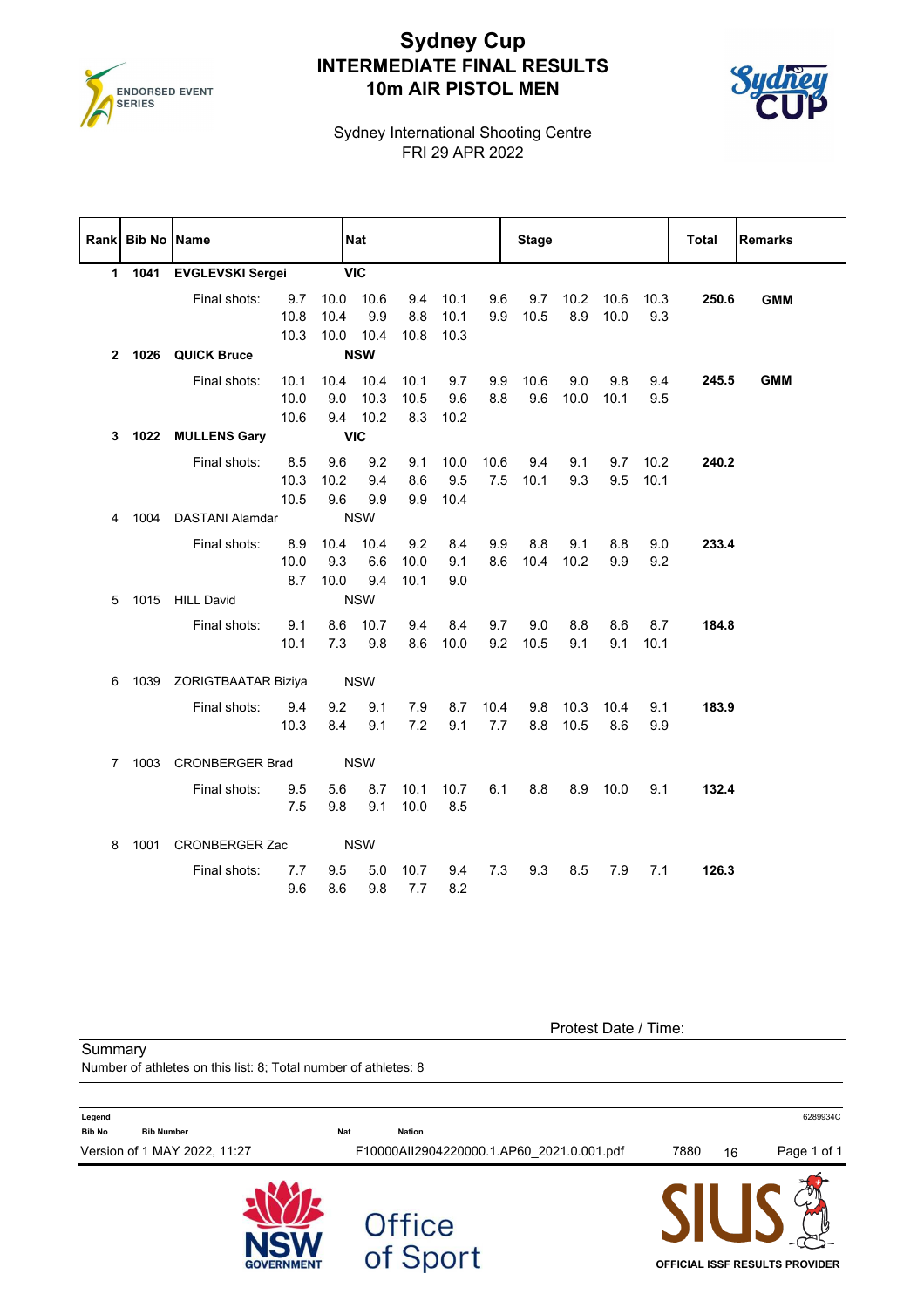

| <b>Name</b>        | <b>Total</b> | $\mathbf{1}$   | $2^+$             | $\overline{\mathbf{3}}$ | $\overline{\mathbf{4}}$ | 5    | 6   |                | 8                  | 9   | <b>10</b> | 11  | 12   | 13  | 14             |                     |
|--------------------|--------------|----------------|-------------------|-------------------------|-------------------------|------|-----|----------------|--------------------|-----|-----------|-----|------|-----|----------------|---------------------|
|                    |              | 9.6            | 10.5              | 9.8                     | 10                      | 10   | 8.4 | 10             | 10                 | 8.3 | 8.8       | 9.9 | 10.3 | 10  | 10.1           |                     |
| Sergei Evglevski   | 16           | 0              | 2                 |                         | $\mathbf 0$             | 0    | 0   | $\overline{2}$ | ำ<br>$\mathcal{L}$ | 0   |           | 2   | ᅩ    |     | $\overline{2}$ | <b>GOLD MEDAL</b>   |
|                    |              | $\mathbf 0$    | 2                 | 4                       | 4                       | 4    | 4   | 6              | 8                  | 8   | 9         | 11  | 12   | 14  | 16             |                     |
|                    |              | 10             | 8.5               | 9.4                     | 10.1                    | 10.1 | 9.8 | 9.8            | 8.9                | 9.5 | 8.8       | 9.8 | 10.3 | 9.4 | 8.5            |                     |
| <b>Bruce Quick</b> | 12           | $\overline{2}$ | 0                 |                         | $\overline{2}$          | າ    | 2   | 0              | 0                  | 2   |           | 0   |      | 0   | 0              | <b>SILVER MEDAL</b> |
|                    |              | $\overline{2}$ | <sup>1</sup><br>∠ |                         | 4                       | 6    | 8   | 8              | 8                  | 10  | 11        | 11  | 12   | 12  | 12             |                     |

# **Mens 10m Air Pistol Final Sydney Cup - Pistol GOLD MEDAL MATCH**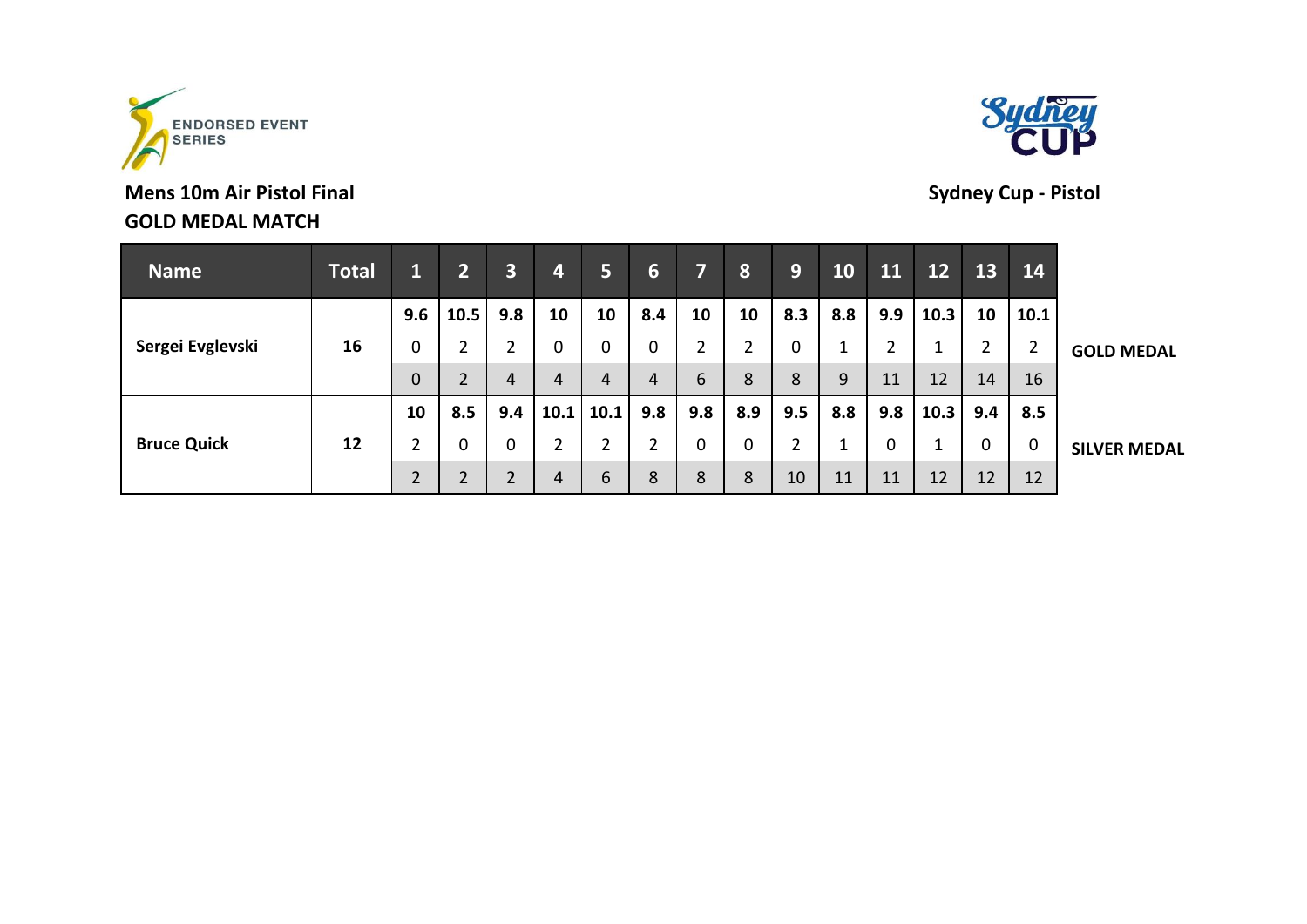

## **Sydney Cup RESULTS 25m PISTOL WOMEN QUALIFICATION**



Sydney International Shooting Centre SUN 1 MAY 2022, START TIME 09:45

| Rank | <b>FP</b> | <b>Bib No Name</b> |                              | <b>Nat</b> |                                     |              | <b>Series</b>  |          | Sub        | <b>Total</b> | <b>Remarks</b> |                 |
|------|-----------|--------------------|------------------------------|------------|-------------------------------------|--------------|----------------|----------|------------|--------------|----------------|-----------------|
|      |           |                    |                              |            | <b>Stage</b>                        | $\mathbf{1}$ | $\overline{2}$ | 3        | Total      |              |                |                 |
|      | 1 39      | 1011               | <b>GALIABOVITCH Elena</b>    | <b>VIC</b> | Precision<br>Rapid                  | 95<br>97     | 97<br>98       | 98<br>97 | 290<br>292 | 582-18x      |                | SF <sub>1</sub> |
|      | 2 35      | 1023               | NICHOLLS Katie               | <b>WA</b>  | Precision<br>Rapid                  | 94<br>94     | 94<br>93       | 93<br>92 | 281<br>279 | 560- 7x      |                | SF <sub>2</sub> |
|      | 3 40      | 1006               | <b>DONOHUE Dannielle</b>     | <b>NSW</b> | Precision<br>Rapid                  | 90<br>93     | 96<br>91       | 97<br>90 | 283<br>274 | 557- 6x      |                | SF <sub>1</sub> |
| 4    | 31        | 1040               | NICHOLLS Siobhy              | WA         | Precision<br>Rapid                  | 95<br>97     | 93<br>93       | 92<br>85 | 280<br>275 | 555-12x      |                | SF <sub>2</sub> |
| 5    | 33        | 1020               | <b>MULLENS Chelsea</b>       | <b>VIC</b> | Precision                           | 93           | 91             | 93       | 277        |              |                |                 |
| 6    | 25        | 1014               | <b>HEINRICH Alison</b>       | SA         | Rapid<br>Precision                  | 91<br>86     | 95<br>89       | 92<br>92 | 278<br>267 | 555-9x       |                | SF <sub>1</sub> |
|      |           |                    |                              |            | Rapid                               | 97           | 91             | 98       | 286        | 553-14x      |                | SF <sub>2</sub> |
|      | 7 29      | 1009               | <b>FORDER Annemarie</b>      | QLD        | Precision<br>Rapid                  | 86<br>91     | 95<br>91       | 92<br>95 | 273<br>277 | 550- 6x      |                | SF <sub>1</sub> |
| 8    | 32        | 1013               | <b>GUY Sue</b>               | <b>NSW</b> | Precision<br>Rapid                  | 91<br>88     | 94<br>92       | 91<br>88 | 276<br>268 | 544-8x       |                | SF <sub>2</sub> |
| 9    | 38        | 1028               | <b>RUDDER Ellie</b>          | <b>NSW</b> | Precision<br>Rapid                  | 91<br>96     | 87<br>90       | 93<br>84 | 271<br>270 | 541- 6x      |                |                 |
|      | 10 37     | 1021               | <b>MULLENS Joy</b>           | <b>VIC</b> | Precision<br>Rapid                  | 91<br>95     | 86<br>88       | 90<br>88 | 267<br>271 | $538 - 4x$   |                |                 |
| 11   | 36        | 1031               | <b>THADAPRASIT Mat</b>       | <b>NSW</b> | Precision<br>Rapid                  | 87<br>85     | 90<br>95       | 90<br>89 | 267<br>269 | 536-8x       |                |                 |
|      | 12 27     | 1027               | ROSSETTO Una                 | <b>NSW</b> | Precision<br>Rapid                  | 89<br>89     | 82<br>94       | 89<br>91 | 260<br>274 | 534-10x      |                |                 |
|      | 13 23     | 1036               | <b>WOODROFFE Talia</b>       | <b>VIC</b> | Precision                           | 95           | 92             | 96       | 283        |              |                |                 |
|      |           |                    |                              |            | Rapid                               | 80           | 91             | 80       | 251        | 534-8x       |                |                 |
| 14   | 26        | 1034               | <b>WILSON Kathy</b>          | <b>NSW</b> | Precision<br>Rapid                  | 80<br>89     | 86<br>92       | 87<br>97 | 253<br>278 | 531-8x       |                |                 |
|      | 15 21     | 1043               | KINDER Jo                    | <b>NSW</b> | Precision<br>Rapid                  | 87<br>94     | 94<br>93       | 92<br>70 | 273<br>257 | 530- 6x      |                |                 |
|      | 16 30     |                    | 1032 VERSTEGEN Agnes         | NSW        | Precision<br>Rapid                  | 89<br>87     | 87<br>86       | 92<br>81 | 268<br>254 | 522-2x       |                |                 |
|      | 17 22     | 1005               | <b>DOBINSON Jodie</b>        | <b>NSW</b> | Precision<br>Rapid                  | 85<br>88     | 91<br>73       | 83<br>92 | 259<br>253 | 512-4x       |                |                 |
|      | 18 24     |                    | 1019 LISTON Maree            | <b>NSW</b> | Precision<br>Rapid                  | 89<br>91     | 84<br>86       | 85<br>76 | 258<br>253 | $511 - 4x$   |                |                 |
|      |           | 1016               | KATZIKIS Sophia              | NSW        | Precision<br>Rapid                  |              |                |          |            |              | <b>DNS</b>     |                 |
|      |           | 1037               | YOUNG Jennifer               | <b>NSW</b> | Precision<br>Rapid                  |              |                |          |            |              | <b>DNS</b>     |                 |
|      |           |                    | Version of 1 MAY 2022, 11:59 |            | Q000000IA0105220945.1.SPW.0.001.pdf |              |                |          |            | 7880         | 14             | Page 1 of 2     |
|      |           |                    |                              |            |                                     |              |                |          |            |              |                |                 |



Office<br>of Sport

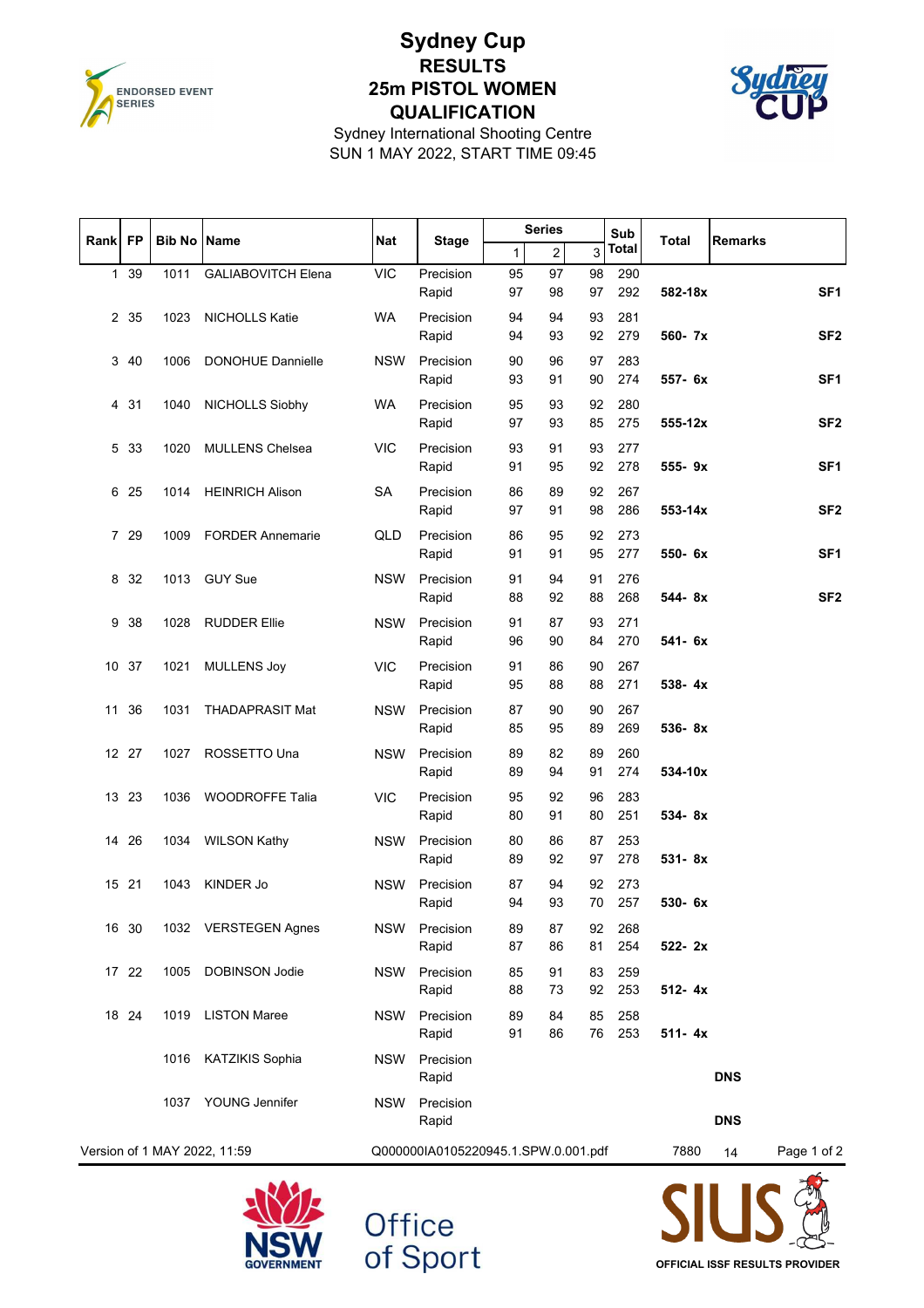|  | Rank FP   Bib No   Name | <b>INat</b> |              | Series      | Sub     | <b>Total</b> | <b>Remarks</b> |
|--|-------------------------|-------------|--------------|-------------|---------|--------------|----------------|
|  |                         |             | <b>Stage</b> | $\sim$<br>- | ন Total |              |                |

Protest Date / Time:

**Summary** 

Number of athletes on this list: 20; Total number of athletes: 20

| Legend                      |                                    |                               |                                     |                              |                                    |    | 6D156099                              |
|-----------------------------|------------------------------------|-------------------------------|-------------------------------------|------------------------------|------------------------------------|----|---------------------------------------|
| <b>Bib No</b><br><b>Nat</b> | <b>Bib Number</b><br><b>Nation</b> | <b>DNS</b><br>SF <sub>1</sub> | <b>Did Not Start</b><br>Semifinal 1 | <b>FP</b><br>SF <sub>2</sub> | <b>Firing Point</b><br>Semifinal 2 |    |                                       |
|                             | Version of 1 MAY 2022, 11:59       |                               | Q000000IA0105220945.1.SPW.0.001.pdf |                              | 7880                               | 14 | Page 2 of 2                           |
|                             | <b>GOVERNMENT</b>                  |                               | <b>Office</b><br>of Sport           |                              |                                    |    | <b>OFFICIAL ISSF RESULTS PROVIDER</b> |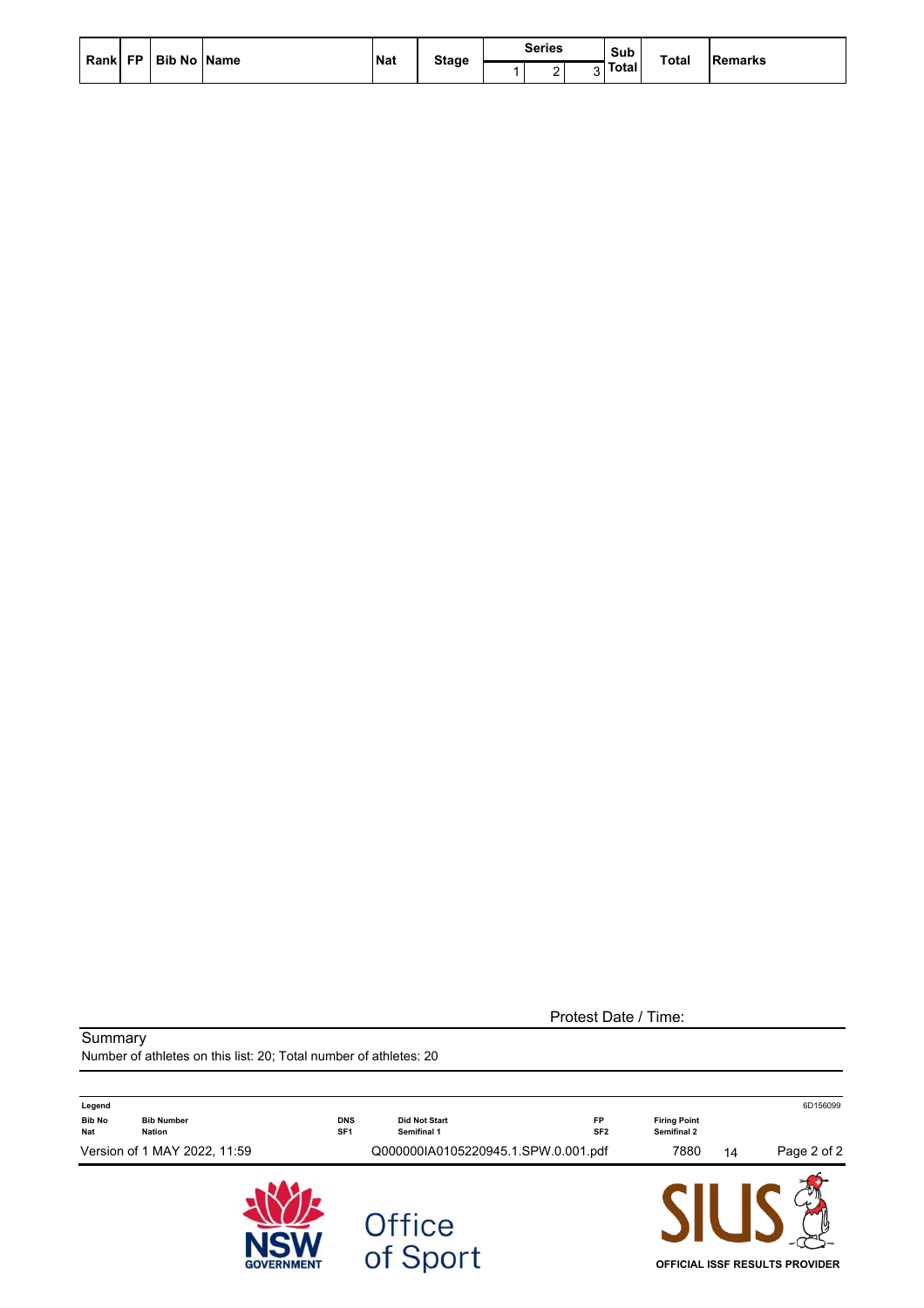

# **Sydney Cup INTERMEDIATE RESULTS 25m PISTOL WOMEN FINALS STAGE - Part 1 Relay 1**



Sydney International Shooting Centre SUN 1 MAY 2022

| Rank | <b>Bib Number</b> | <b>Name</b>               | <b>Nation</b> |   | <b>Total Remarks</b> |
|------|-------------------|---------------------------|---------------|---|----------------------|
|      | 1011              | <b>GALIABOVITCH Elena</b> | VIC.          |   | MМ                   |
| 2    | 1006              | DONOHUE Dannielle         | <b>NSW</b>    | 8 | MМ                   |
| 3    | 1020              | <b>MULLENS Chelsea</b>    | VIC           | 6 |                      |
| 4    | 1009              | <b>FORDER Annemarie</b>   | QLD           | 4 |                      |

**Legend** CRC Version of 1 MAY 2022, 14:05 100000AII0105220000.1.SPW.0.001.pdf 14 Page 1 of 1 Office<br>of Sport





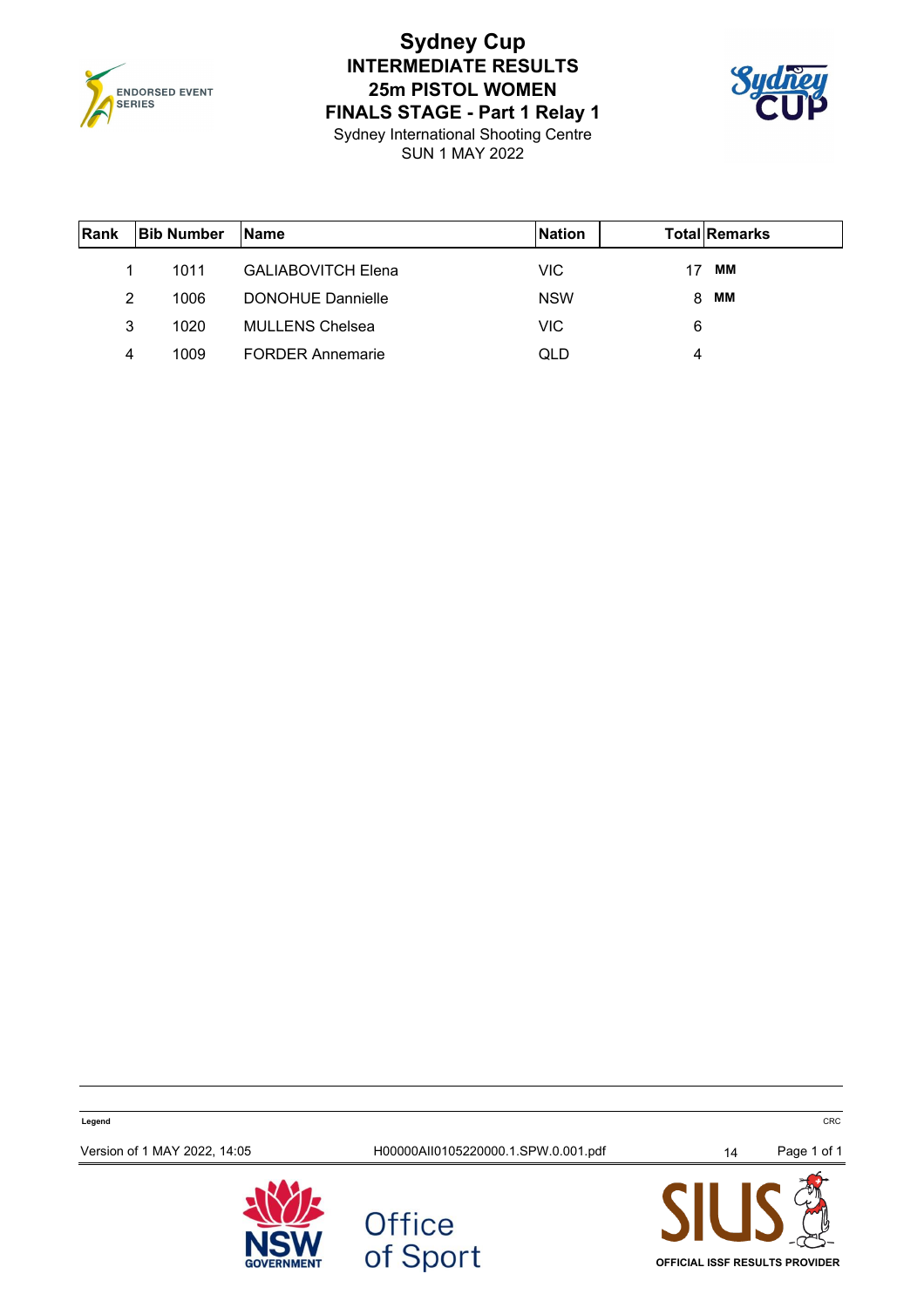

# **Sydney Cup INTERMEDIATE RESULTS 25m PISTOL WOMEN FINALS STAGE - Part 1 Relay 2**



Sydney International Shooting Centre SUN 1 MAY 2022

| Rank | <b>Bib Number</b> | <b>Name</b>            | <b>Nation</b> |   | <b>Total Remarks</b> |
|------|-------------------|------------------------|---------------|---|----------------------|
| 1    | 1014              | <b>HEINRICH Alison</b> | SA            | 9 | ΜМ                   |
| 1    | 1023              | <b>NICHOLLS Katie</b>  | WA            | 9 | MМ                   |
| 3    | 1040              | <b>NICHOLLS Siobhy</b> | WA            | 8 |                      |
| 4    | 1013              | <b>GUY Sue</b>         | <b>NSW</b>    | 3 |                      |

**Legend** CRC Version of 1 MAY 2022, 14:11 H00000AII0105220000.1.SPW.0.001.pdf 14 Page 1 of 1